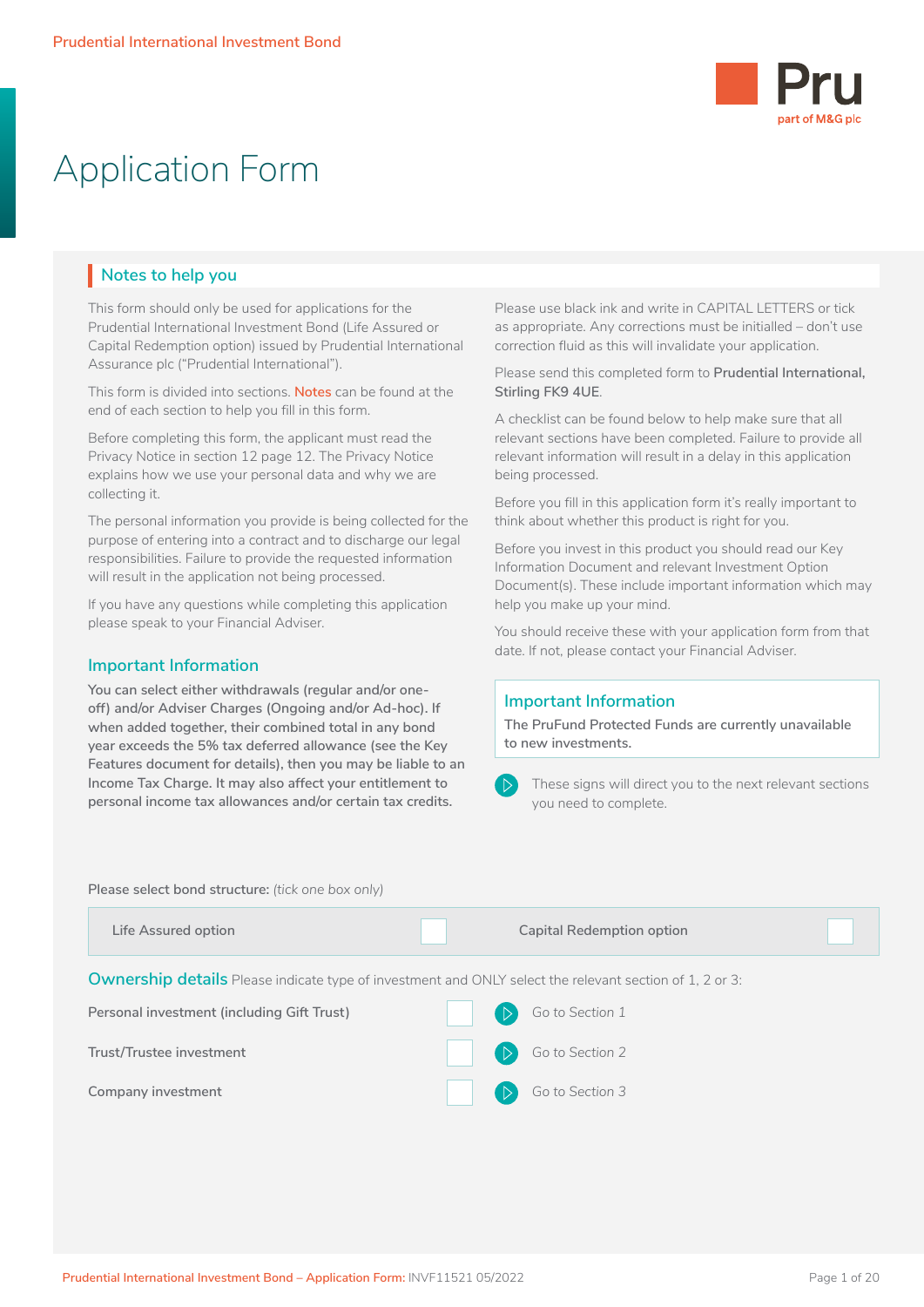## **Life Assured Capital redemption option option** Section 1 – Tax Residency questions have been answered in full. Section 2 & 3 – Please also complete the Tax Residency Self-Certification Form INVF11804. Section 1, 2 or 3 has been completed and beneficial owner details provided in Section 12 where required. Section 5 – has been fully completed, including any Set-up Adviser Charges required. Section 6 – has been fully completed; part B and part C are required under Anti-Money **Applicant checklist** I  $\Box$  $\Box$  $\Box$  $\Box$ □ □

Section 9 – has been completed and funds selected if regular withdrawals are required.

Section 10 – has been completed if Ongoing Adviser Charges are required.

Laundering Requirements.

Section 12 – Declaration section has been read, fully completed and signed, including Declaration of residence outside Ireland.

## **Section 1 – Personal investment** How many applicants are applying for the bond?**1 Part A – First (or only) Applicant Part B – Second Applicant One applicant** *(Complete Part A only below)* **Two applicants<sup>2</sup>** *(Complete Parts A & B below)* Surname Full forenames Mr Mrs Miss Ms Other Sex Female Male Telephone number Email address Date of birth D D M M Y Y Y Y Address *(your habitual residence)* Postcode Correspondence address Postcode Surname Full forenames Mr | Mrs | Miss | Ms | Other Sex Female **Male** Telephone number Email address Date of birth D D M M Y Y Y Y Address *(your habitual residence)* Postcode Correspondence address Postcode Mrs Miss Ms  $D D M M Y Y Y$  $Male$ □ [ ITI IT I I'  $Male$ □

### **Notes**

- **1** Please note we can't accept an application from anyone who is under 18 years old.
- **2** If there are two applicants, we will issue the bond in their names as joint owners (in other words, as joint legal owners of the bond).

n n

 $\Box$ 

 $\Box$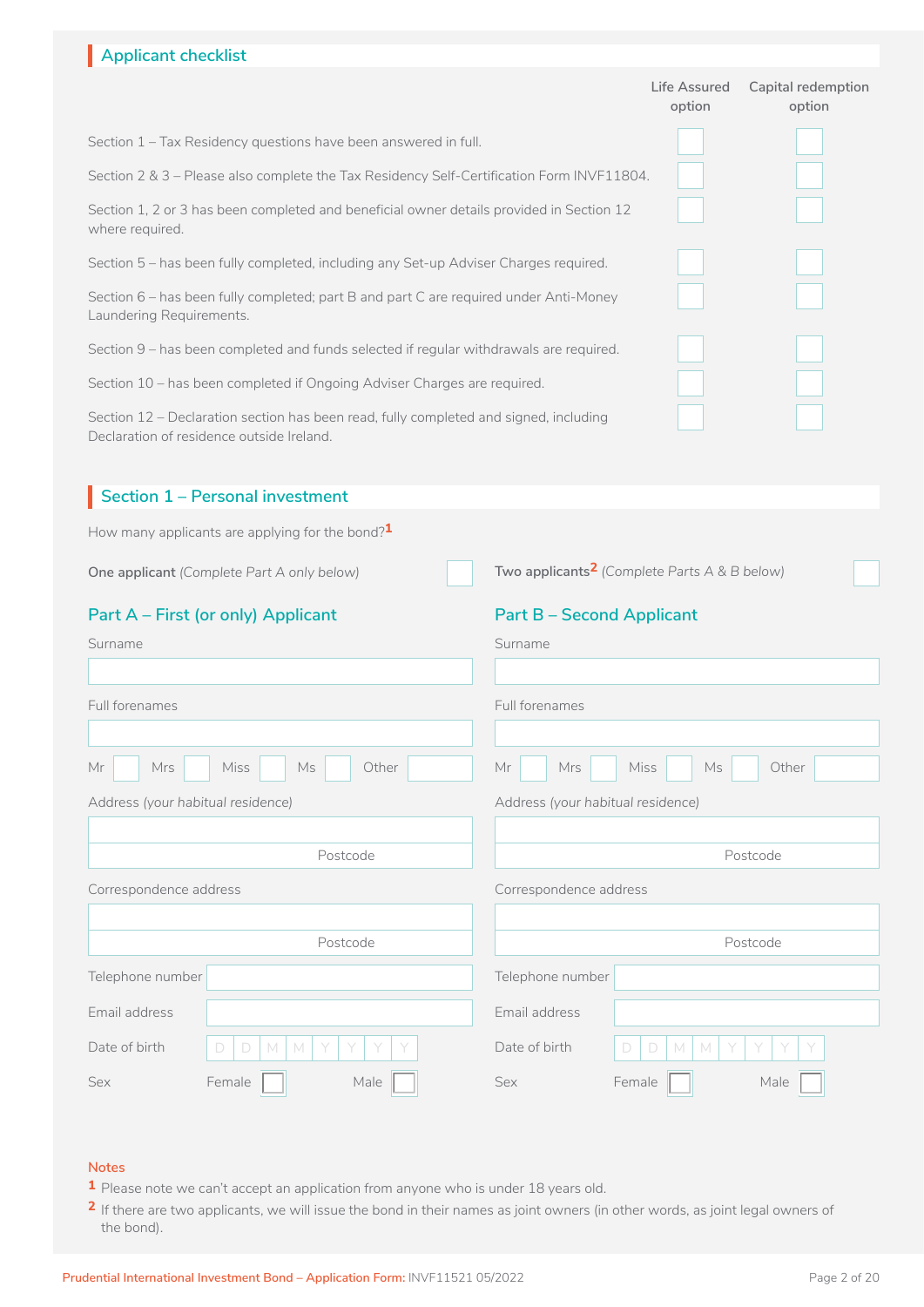### Section 1 – Personal investment – continued Nationality Nationality

Please list the country or countries in which you are resident for tax purposes together with any tax Identification Number(s) (TIN), if relevant**3**

| Country/Countries of tax residence | TIN <sup>4</sup> |
|------------------------------------|------------------|
|                                    |                  |
|                                    |                  |
|                                    |                  |

If no TIN has been supplied, tick this box if this is because the country of tax residence does not issue TINs to its residents If no TIN has been supplied, tick this box if this is because the country of tax residence does not issue TINs to its residents

If there is another reason why a TIN is not available, please state here:

If you are a US citizen or hold a US passport or green card, you will also be considered tax resident in the US even if you live outside the US.

Profession *(If retired also state previous profession.)*

|  |  |  | If retired how long have you been retired? |  |
|--|--|--|--------------------------------------------|--|

Industry

Do you have any policies with  $Y_{\text{ES}}$  No Prudential International?

Policy number(s)

## **Section 2 – Trust/Trustee investment** I

## **2. Questions about the Trust**

- 1. What is the name of the Trust?
- 2. What is the country of tax residence of the Trust?

**Please ALSO complete the Tax Residency Self-Certification Form – INVF11804 and submit with this application**

3. What name do you want us to use for Trust correspondence?

4. What address do you want us to use for the Trust correspondence?

5. Do any of the Trustees already  $Y_{\text{es}}$  No have any policies with Prudential International?

 $N$ o

**Go to Section 4.**

This includes any policy a Trustee may own personally as well as any policy a Trustee may own in a Trustee capacity.

Please list the country or countries in which you are resident for tax purposes together with any tax Identification Number(s)

**Country/Countries of tax residence TIN4**

 $\vdash$ 

If there is another reason why a TIN is not available, please

If you are a US citizen or hold a US passport or green card, you will also be considered tax resident in the US even if you live

l ndustry and the contract of the contract of the contract of the contract of the contract of the contract of the contract of the contract of the contract of the contract of the contract of the contract of the contract of

country of tax residence does not issue TINs to its residents

Profession *(If retired also state previous profession.)*

If retired how long have you been retired?

No Do you have any policies with Yes No No Prudential International?

(TIN), if relevant**3**

state here:

outside the US.

Industry

Policy number(s)

Prudential International?

Please include policy numbers below.

- 6. Do the Trustees' investment  $Y_{\text{es}}$  No powers permit the proposed investment into a bond?\* l  $\Box$  No  $\Box$
- 7. Please provide full details of beneficial owners in Section 12**5**. Where all the trustees details are set out in Section 2, these details do not need to be provided again at Section 12.

Postcode

\* We can't accept the application if the Trustees' investment powers do not permit investment into a bond.

#### **Notes**

- **3** Examples of TIN used in the UK include, for individuals, a social security/national insurance number (NiNO).
- **4** Where a territory permits joint taxation please make sure each individual TIN is provided.
- **5** A beneficial owner of a Trust includes the Settlor, the Trustees, The Protector (if any), and all Beneficiaries. Where a Beneficiary of the trust is a corporate entity, the individual shareholders with a shareholding or controlling interest of ≥25% (held directly or indirectly through another legal entity) or persons who exercises control over the management of the company, are considered to be the beneficiaries of the Trust in respect of the corporate entity's interest in the Trust.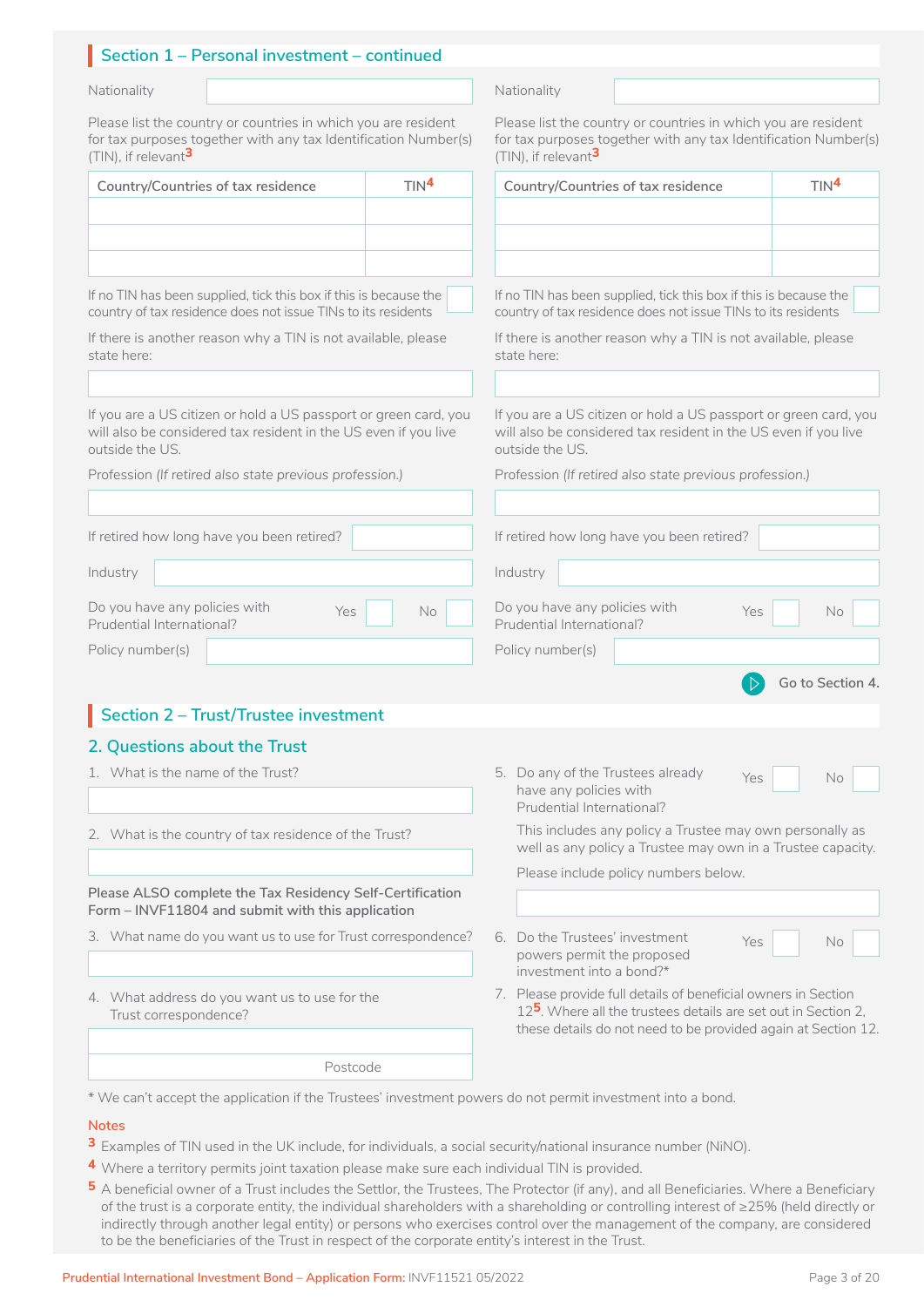## **Section 2 – Trust/Trustee investment – continued** I

**2a. Trustee details – If a company is acting as a Trustee, please complete the Trust Company section below.**

| <b>1st Trustee:</b>               | 2nd Trustee <sup>6</sup> :        |
|-----------------------------------|-----------------------------------|
| Surname                           | Surname                           |
|                                   |                                   |
| Full forenames                    | Full forenames                    |
|                                   |                                   |
| Miss<br>Ms<br>Mrs<br>Other<br>Mr  | Miss<br>Ms<br>Other<br>Mr<br>Mrs  |
| Address (your habitual residence) | Address (your habitual residence) |
|                                   |                                   |
|                                   |                                   |
|                                   |                                   |
| Postcode                          | Postcode                          |

#### **2b. Trust Company – complete this section if a company is acting as a Trustee of the Trust.**

| Full name of company                      | Registered office address |
|-------------------------------------------|---------------------------|
|                                           |                           |
| Company number                            |                           |
|                                           |                           |
|                                           | Postcode                  |
| Country of incorporation                  | Telephone number          |
|                                           |                           |
| Reference number (if a designated person) |                           |
|                                           | Fax number                |
|                                           |                           |
| Email address                             |                           |
|                                           |                           |

#### **The Trust Company Officers – this information must be provided in full.7**

| Surname                          | Surname                              |
|----------------------------------|--------------------------------------|
| Full forename(s)                 | Full forename(s)                     |
|                                  |                                      |
| Miss<br>Other<br>Mr<br>Mrs<br>Ms | Miss<br>Mr<br>Mrs<br>Other<br>Ms     |
| Position in the company          | Position in the company              |
|                                  | Go to Section 4.<br>$\triangleright$ |
|                                  |                                      |

## **Notes**

- **6** If there are additional Trustees, please photocopy Section 2, complete and send in with this application.
- **7** If any other officers in the Trust Company are likely to be dealing with policy transactions in future, please give details (including signatures) on a separate sheet.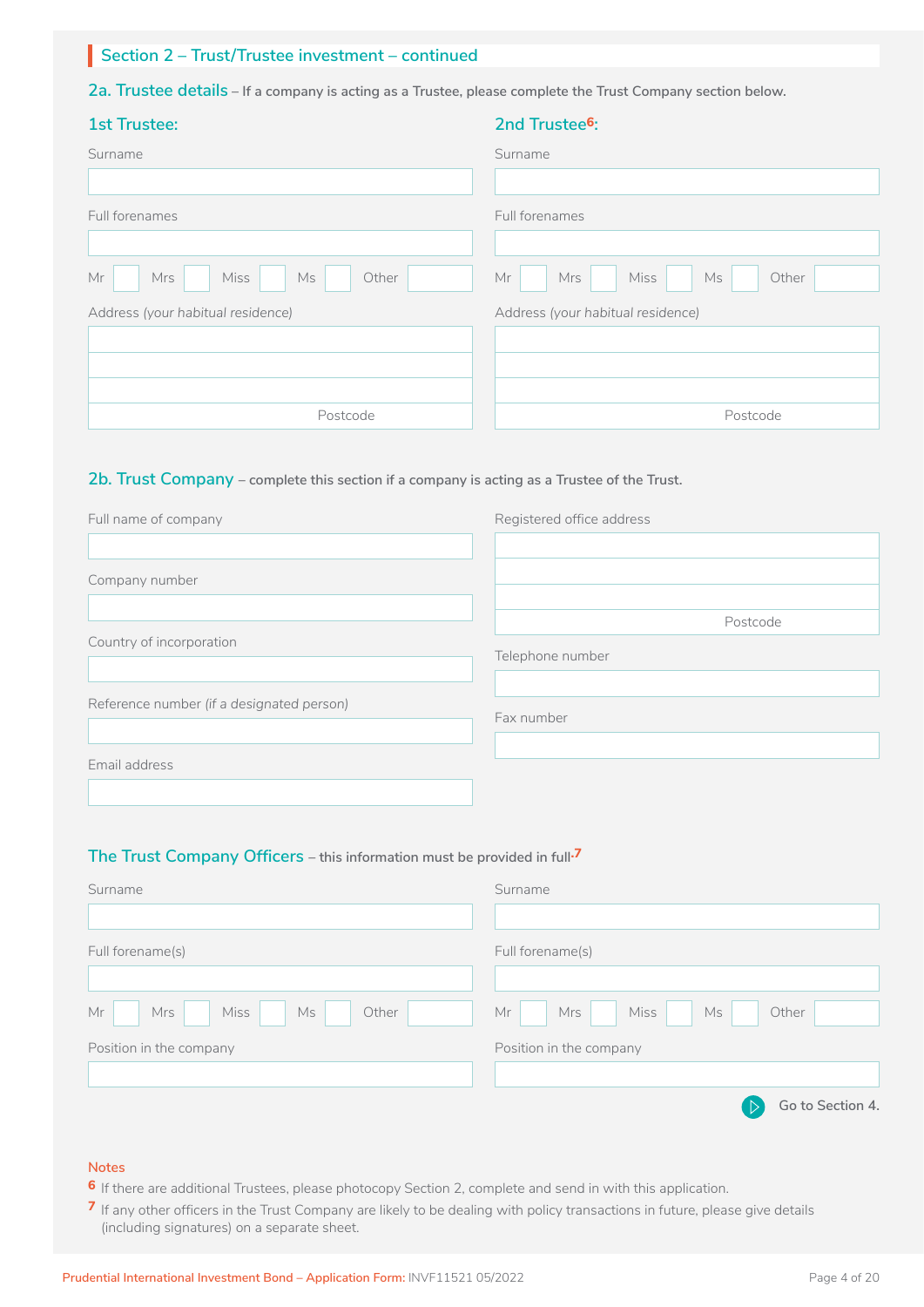## **Section 3 – Company investment**

**Notes to help you:** For company investments, Prudential International will take the country of tax residence as the company's country of residence for any obligatory tax reporting/paying purposes.

Do any of the beneficial owners of the company have an interest of 25% or more of the company's assets? Yes  $\Box$  No

□

If Yes, please provide full details of beneficial owners of the company in section 12. A beneficial owner of a Company is an individual with a shareholding or controlling interest of ≥25% (held directly or indirectly through another legal entity) or an individual who exercises control over the management of the Company.

| Full name of company                                                                                | Company number                                            |  |  |  |
|-----------------------------------------------------------------------------------------------------|-----------------------------------------------------------|--|--|--|
|                                                                                                     |                                                           |  |  |  |
| Registered office address                                                                           | Country of incorporation                                  |  |  |  |
|                                                                                                     |                                                           |  |  |  |
|                                                                                                     | Country of tax residence                                  |  |  |  |
| Postcode                                                                                            |                                                           |  |  |  |
| Address for correspondence                                                                          | Please ALSO complete the Tax Residency Self-Certification |  |  |  |
|                                                                                                     | Form - INVF11804 and submit with this application         |  |  |  |
| Postcode                                                                                            | Number of registered directors                            |  |  |  |
| Telephone number                                                                                    | Reference number (if a designated body)                   |  |  |  |
|                                                                                                     |                                                           |  |  |  |
| Fax number                                                                                          | Email address                                             |  |  |  |
|                                                                                                     |                                                           |  |  |  |
| Does the company already have any policies with Prudential International?                           | Yes<br>No                                                 |  |  |  |
| Policy number(s)                                                                                    |                                                           |  |  |  |
| Authorised Signatories for correspondence - this information must be provided in full. <sup>8</sup> |                                                           |  |  |  |
| Surname                                                                                             | Surname                                                   |  |  |  |
|                                                                                                     |                                                           |  |  |  |
| Full forename(s)                                                                                    | Full forename(s)                                          |  |  |  |
|                                                                                                     |                                                           |  |  |  |
| Mrs<br><b>Miss</b><br>Other<br>Мr<br>Ms                                                             | <b>Miss</b><br>Other<br>Mr<br>Mrs<br>Ms                   |  |  |  |
| Position in the company                                                                             | Position in the company                                   |  |  |  |
|                                                                                                     |                                                           |  |  |  |
|                                                                                                     | Go to Section 4.                                          |  |  |  |
| Section 4 - Policies required <sup>9</sup>                                                          |                                                           |  |  |  |
| Number of policies required: (Standard 20, maximum 100)                                             |                                                           |  |  |  |
|                                                                                                     |                                                           |  |  |  |

### **Notes**

8 The persons named must have the authority of their company to make this application and must provide certified photo identification and address verification to enable us to comply with our legal and regulatory obligations.

An Authorised Signatory list dated within the last 12 months must be provided, the list should be on Company Letterhead and certified. Authorised signatories whose details are provided in this application, or who may in future deal with policy transactions, must provide documentation verifying their identity and address.

For more information please read our AML Guide (IPBB10303).

Normally for any policy transactions we will require instructions to be signed by two Authorised Signatories of the company. If the company wants us to operate on a different basis, please notify us accordingly.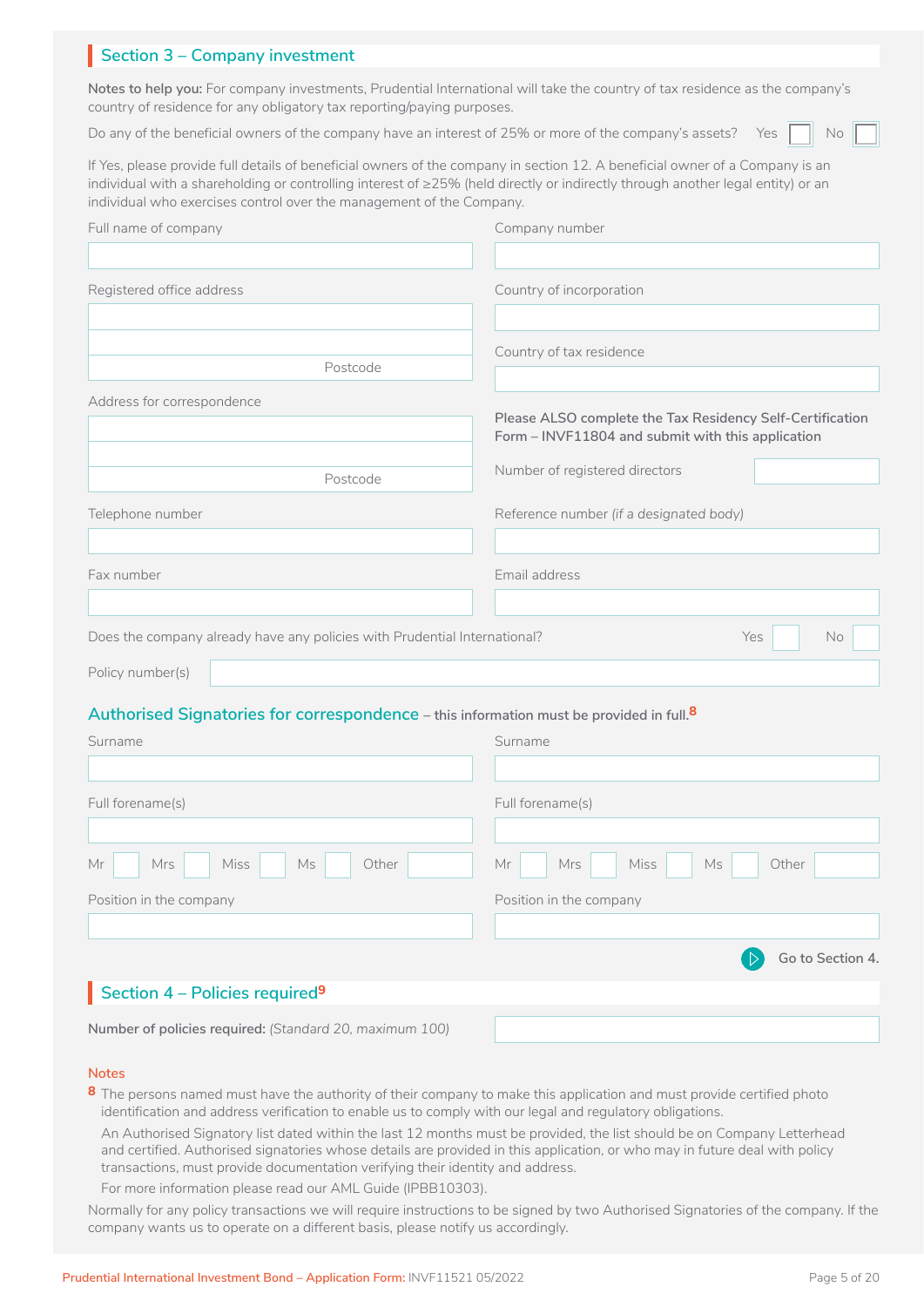## Section 5 – Details of your investment and Set-up Adviser Charge

In this section, tell us how much you are investing and if we are to pay any Set-up Adviser Charge to your adviser, on your behalf, for arranging this bond subject to minimum premium rules.

If you ask us to pay this charge, we will deduct it from the total payment you send us and it will not be included in the amount used to buy units in your selected funds.

The Set-up Adviser Charge may be expressed as either a fixed monetary value or as a percentage of your payment. **Monetary amounts must be in the Investment Currency as selected in Section 7.**

- A) Your payment (The total amount you are sending to us).
- B) Set-up Adviser Charge (if any) (The amount or percentage you would like us to pay to your adviser on your behalf. **If you do not want us to pay any Set-up Adviser Charge, please enter zero**).
- C) Amount to be invested (your premium)<sup>10</sup> (minimum £20,000, Euro €25,000 or USD \$35,000).

**Please make sure you complete all the boxes in this section.**

**Note: Please make sure that Box A minus Box B is equal to the amount in Box C. If there is any discrepancy, we will pay the amount specified in Box B to your adviser and we will invest the net amount of A minus B into your bond, subject to minimum premium rules.**

**Please note that cheque payments will be banked on receipt. Interest will not be credited to any payments received prior to the receipt of all documentation requirements. Payments made by you will be returned to source account if there is an undue delay in providing us with all documentation requirements. To avoid this, all documentation required should be submitted at the same time as the application is made, or promptly thereafter.** 

#### **Adviser Charges Limits**

We have limits which set out the maximum level of Adviser Charging which we will facilitate. The maximum level for a Set-up Adviser Charge is 5% of the single premium or £20,000 – whichever is lower.

If monies are coming from a jointly held bank account then we need certified photo identification and address verification for all account holders, even if they are not an applicant.

## Section 6 – Payment details, Source of Funds and Origin of Wealth

**Part A. Your payment is being made by:** *(method and source)* **11** Own account of the source of the source of the source of the source of the source of the source of the source of the source of the source of the source of

- Telegraphic transfer (to be remitted by your bank).
- Cheque drawn on your bank account (payable to Prudential International).

**If your payment is being made by telegraphic transfer, please provide details of the account from which the payment has been drawn below. Please note that the source of funds must be an account held in the name of the applicant(s).** LJ

If monies are coming from a jointly held bank account then we need certified photo identification and address verification for all account holders, even if they are not an applicant.

| Name of bank or building society | Account name                 |
|----------------------------------|------------------------------|
| Bank or building society address | <b>Account Number</b>        |
|                                  | Sort Code<br>$\equiv$<br>$=$ |
| Postcode                         | <b>IBAN</b>                  |
|                                  | SWIFT-BIC                    |

#### **Notes**

- **9** You can choose to have your bond issued as one policy or as a group of policies (up to a maximum of 100). We will issue the bond as 20 policies unless you tell us here how many you wish to have.
- **10** The maximum total premium across the PruFund Range of Funds is £1,000,000, Euro €1,500,000 or US\$1,500,000. There is no maximum for the other funds.
- 11 If you have multiple sources of payment please photocopy and complete section 6 (A&B) as necessary.

 $\Box$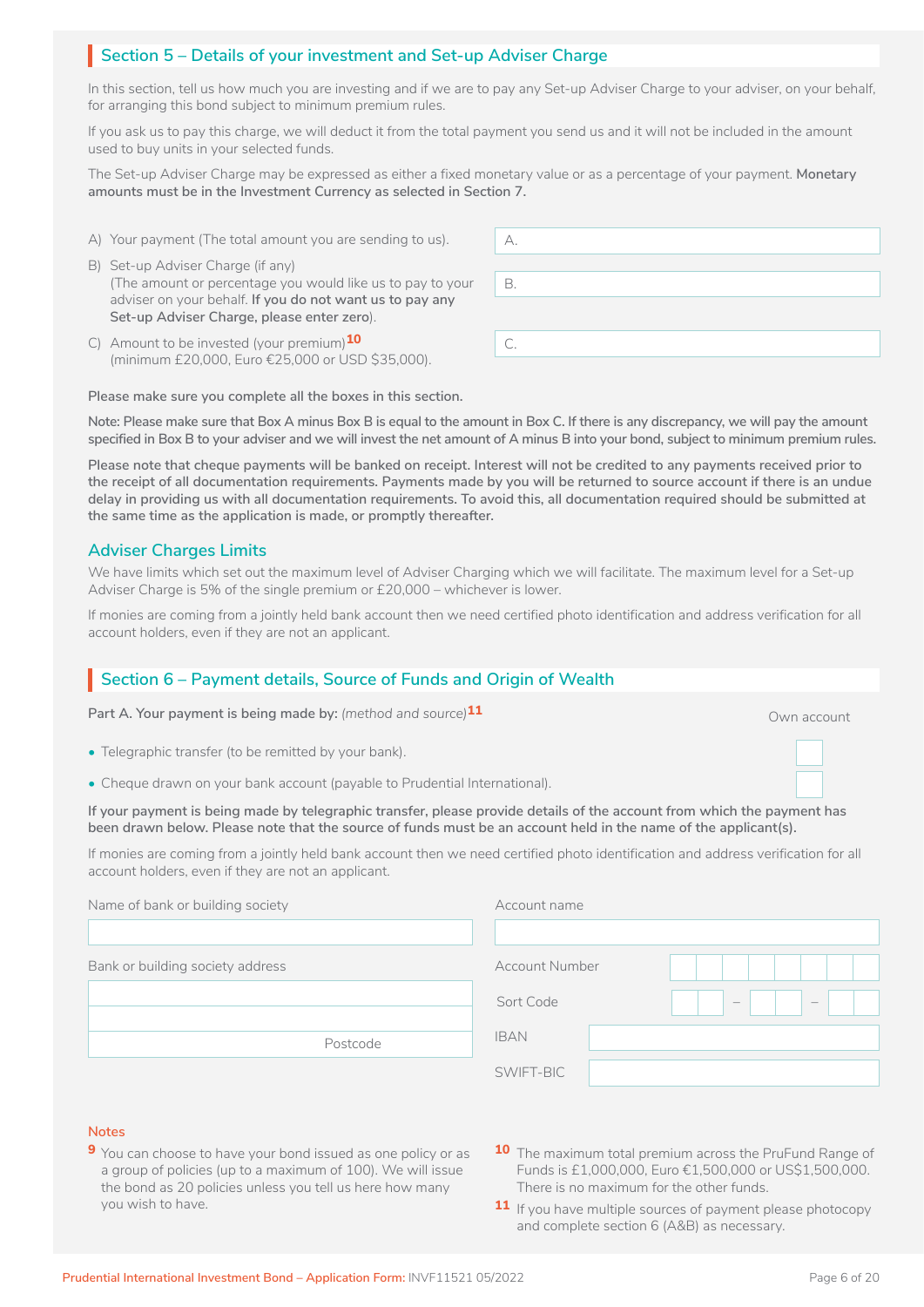## Section 6 – Payment details, Source of Funds and Origin of Wealth – continued

**The following information is required under Anti-Money Laundering Regulations to safeguard against unlawful investment12. Please complete parts B & C below.**

| Part B. Source(s) of your payment<br>Other (please specify)<br>Bank or building society deposit                                 |
|---------------------------------------------------------------------------------------------------------------------------------|
| Part C. Origin of wealth                                                                                                        |
| (i) Borrowings, investment income, sale of property, sale of stockmarket investments (please specify)<br>Other (please specify) |
|                                                                                                                                 |
| (ii) Territory your payment was made from: UK<br>Other EU Country<br>Other (please specify)                                     |

**Now complete all the remaining sections.**

## **Section 7 – Selected currency or currencies**

You can choose different currencies for different aspects of your bond. Please select currencies using point 1 or 2 below. If this section is left blank we will assume UK £ for all aspects. **Currency conversion does not take place until the contract issues. There is no guarantee of the conversion rate.** 

|  |  | 1. One currency for all aspects <sup>13</sup> |
|--|--|-----------------------------------------------|
|  |  |                                               |

| US\$<br><b>UK£</b><br>Euro €                                                                                   |
|----------------------------------------------------------------------------------------------------------------|
| <b>OR</b>                                                                                                      |
| Different currencies – all boxes must be completed. $14$<br>2.                                                 |
| (a) Limit currency - The currency we use for charges, minimum and maximum limits and allocation factors.       |
| US\$<br>Euro €<br><b>UK£</b>                                                                                   |
| (b) Investment currency – The currency in which you make your payment into the bond.                           |
| US\$<br>Euro €<br><b>UK£</b><br>Other                                                                          |
| (c) Cash in benefit currency - For payment of any cash-in benefits, including regular withdrawals you may take |
| US\$<br><b>UK£</b><br>Euro $\epsilon$<br>Other                                                                 |
| (d) Death/maturity benefit currency – For payment of death/maturity benefit.                                   |
| US\$<br><b>UK£</b><br>Euro €<br>Other                                                                          |
|                                                                                                                |
|                                                                                                                |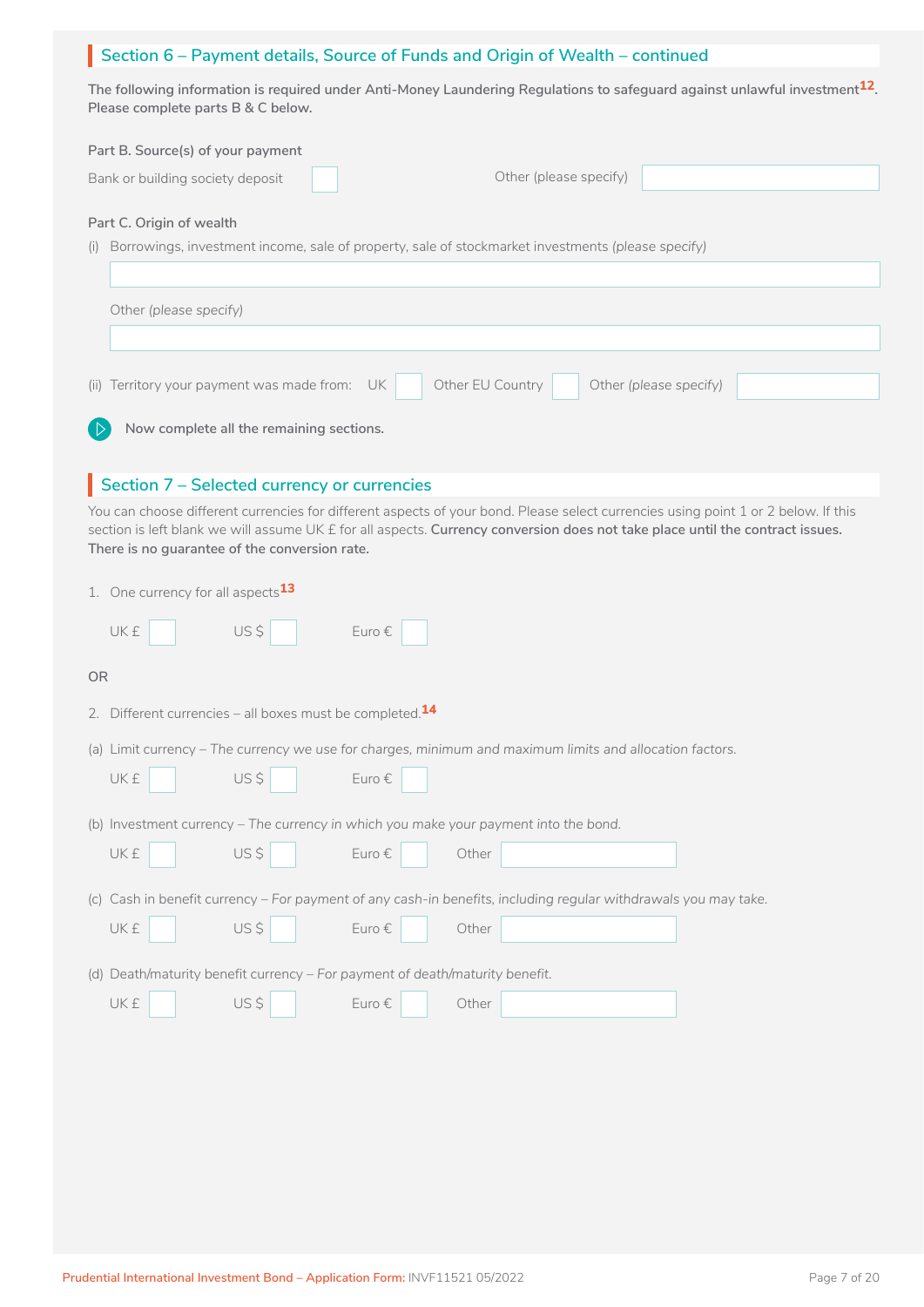## **Section 8 – Fund choice15** I

### **Important Information**

Access to the Prudential PAC Sterling, PAC Euro and PAC US Dollar With-Profits Funds is no longer available to new customers investing in Prudential International Investment Bond (PIIB).

It is important to note we are not closing the Prudential With-Profits Fund. The underlying fund and ongoing management of the fund will remain the same and access will continue to be available to the With-Profits Fund through the PruFund range of funds.

If you are in any doubt about this product please speak to your Financial Adviser.

## **Important Information**

**The PruFund Protected Funds are currently unavailable to new investments.**

| Fund name | Fund currency £, $€$ , $\frac{1}{5}$ % of your total amount invested |
|-----------|----------------------------------------------------------------------|
|           | $\%$                                                                 |
|           | $\%$                                                                 |
|           | $\%$                                                                 |
|           | $\%$                                                                 |
|           | Total = $100\%$                                                      |

**If you have selected a PruFund Protected Fund, please select your chosen guarantee term16** years

#### **Notes**

- **12** We may need to request additional information such as proof of the origin of wealth and the source of your funds to comply with our legal and regulatory obligations.
- **13** Complete if you wish to choose one currency to apply for all aspects of your bond. This does not include fund currency (this will depend on which funds you wish to invest in when completing Section 8).
- **14** Complete if you wish to select different currencies for different aspects of your bond. All payments from the bond, including any from the PruFund Protected Funds, will be paid in the cash-in benefit currency. The limit currency can only be UK £, US \$ or Euro €.
- **15** Minimum investment in each fund is £500, US \$750, or Euro €750. You can invest in up to 10 funds. If necessary, photocopy this section, complete and send in with this application. To help make your initial fund choice, please speak to your financial adviser.

You can select only one fund from each of these groups: the PruFund Growth Funds, the PruFund Cautious Funds and the PruFund Protected Funds. For example, you cannot invest in the PruFund Growth (Sterling) Fund and the PruFund Growth (US Dollar) Fund. However, you may choose one fund from each group, in either the same or different currencies.

Investment in any of the PruFund Range of Funds will initially be invested in the PruFund Account(s) corresponding to your chosen fund(s). Your investment will be switched into your chosen fund(s) at the next available PruFund Quarter Date.

If you are selecting a PruFund Protected Fund, you must also specify your chosen guarantee term. There are also switching restrictions on the PruFund Range of Funds.

Please see "Your guide to investing in the PruFund Range of Funds" for further information.

**16** Please see "The PruFund Range of Funds: Guarantee options" for the terms currently available and the charges that apply.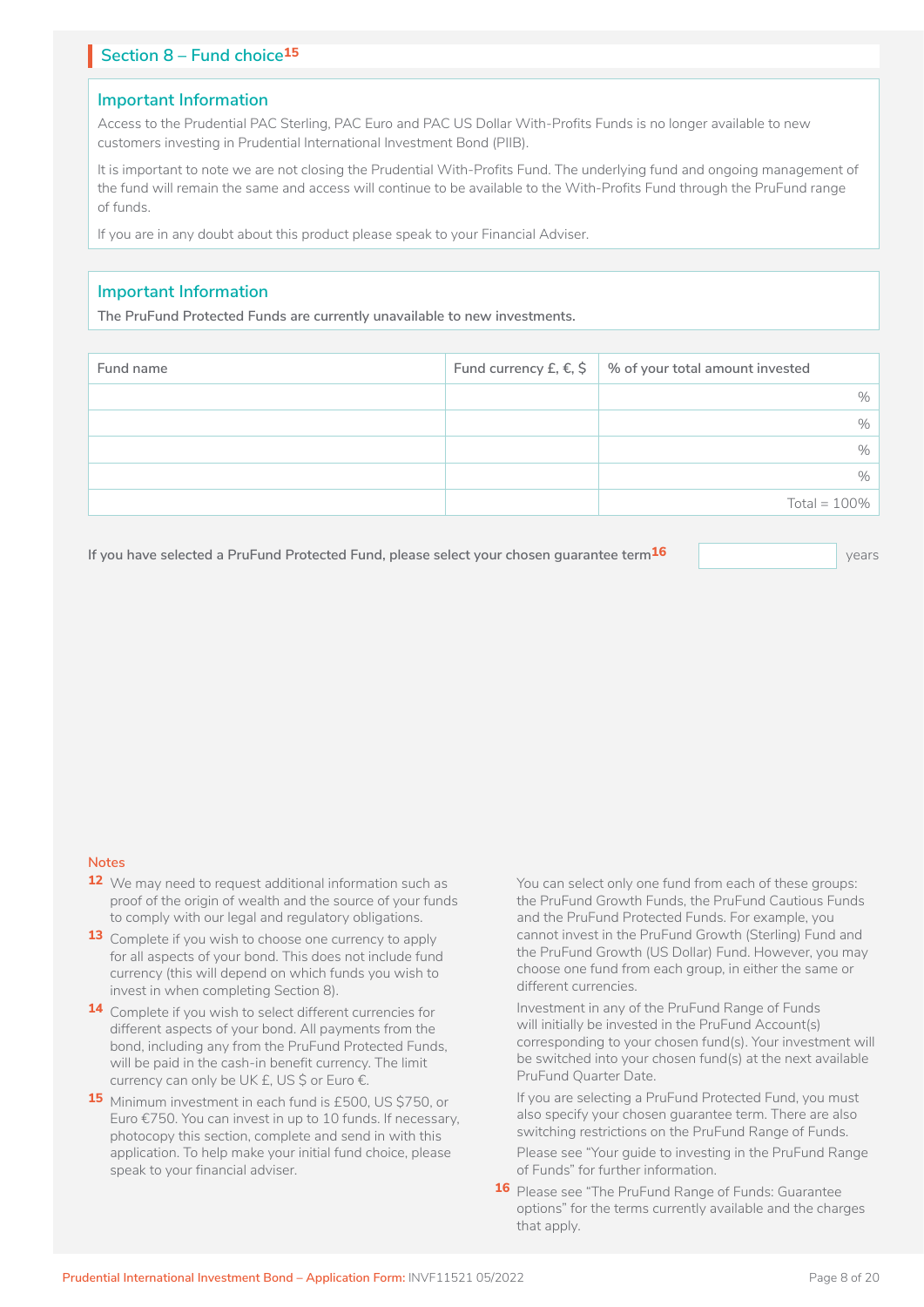## **Section 9 – Taking regular withdrawals** I

**Please read the Key Features Document when you complete this section. It contains important information on making withdrawals from your Bond including what will happen if the value of your funds falls below certain levels.17**

Minimum payment £75, US \$112.50, or Euro €112.50

| 1. I/We wish to receive                            |             | every year | OR.                | % |                  | of my/our initial investment into the bond              |
|----------------------------------------------------|-------------|------------|--------------------|---|------------------|---------------------------------------------------------|
|                                                    |             |            | <b>OR</b>          | % |                  | of the value of my/our bond every year                  |
| 2. Payable at these intervals                      | Every month |            | Every three months |   | Every six months | Every 12 months                                         |
| 3. Date you wish regular payments to start $^{18}$ |             |            |                    |   |                  | (must be at least 30 days after the start of your bond) |

#### 4. **Fund selection**

I would like to take my regular withdrawals equally from all funds in my bond. I understand this will exclude any PruFund Protected Fund unless these are the only funds I hold or the value held in other funds is not sufficient to meet the amount requested.

#### **OR**

I would like to take my regular withdrawals from the following funds:

| Fund name |  |
|-----------|--|
|           |  |
|           |  |
|           |  |
|           |  |

Funds selected here must have been chosen in Section 8. To make withdrawals, we will cancel units in proportion to the fund value.

If you specify the funds that regular withdrawals are to be taken from and the value of your selected funds falls below the required withdrawal amount, we will take your withdrawals proportionately from the remaining funds in your bond, excluding any PruFund Protected Fund unless these are the only funds remaining with sufficient value. If the value of all the remaining funds is insufficient to meet the full amount of the regular withdrawal we will deduct the withdrawals from the funds held in the bond, and if there is insufficient value in your holding in that fund, then withdrawals will be taken from any PruFund Protected Fund holding. Please see your Key Features Document for more details.

#### 5. **For payments by Direct Credit or Telegraphic Transfer.**

Note: payments in £ sterling to a UK based bank account will be made by Direct Credit only.

| Name of bank or building society | Account name                                |
|----------------------------------|---------------------------------------------|
|                                  |                                             |
| Bank or building society address | <b>Account Number</b>                       |
|                                  | $\left  - \right $<br>$\equiv$<br>Sort Code |
|                                  | <b>IBAN</b>                                 |
| Postcode                         | SWIFT-BIC                                   |

**For all payments by Direct Credit or Telegraphic Transfer, Prudential International needs documentation to verify that the account is held in the name(s) of the policyholder(s). This can be provided by submitting a certified copy of a bank statement, for the account to which funds are to be sent.**

**We will need certified personal identification and address verification for any joint account holder in order to comply with all legal and regulatory obligations.**

**Note: Payments can't be paid until full Bank Account verification is received.**

#### **Notes**

- **17** If any regular withdrawals and/or Ongoing Adviser Charges are taken from a PruFund Protected Fund, the Guaranteed Minimum Fund will be reduced. Please see your Key Features Document for more details.
- **18** Normally we make the first payment at the end of the period you choose, for example, monthly payments start a month after the bond is set up. Only enter a date if you want your withdrawals to start later. Regular payments will usually reach your account within five working days of the date you have chosen.

 $\Box$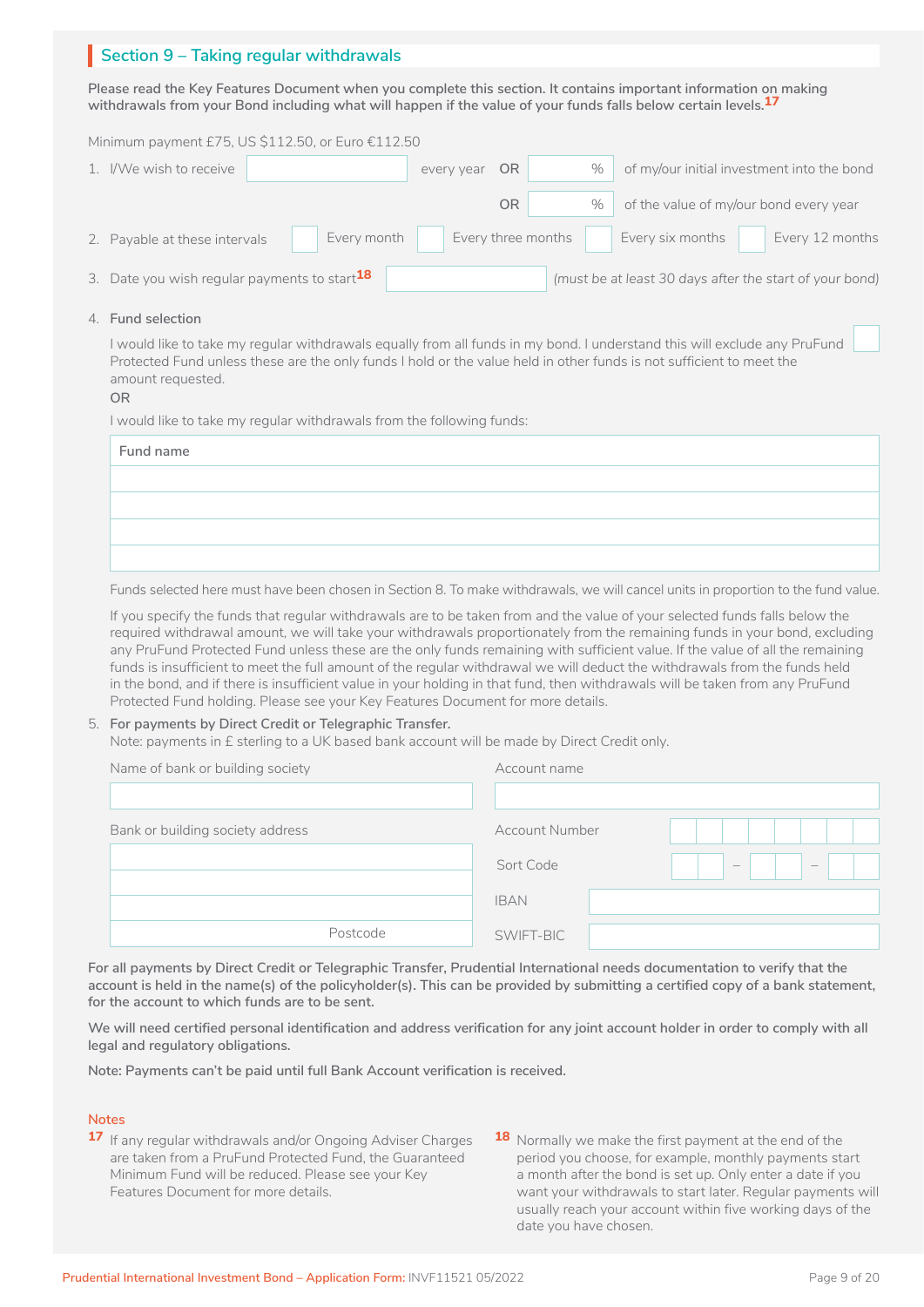## **Section 10 – Ongoing Adviser Charges19, 20, 21** I

Please only complete this section if you want your Adviser to be paid from your bond. All adviser charges will be deducted in the cash-in benefit currency as selected in section 7.

**NOTE:** Ongoing Adviser Charge**19** instructions can only be given by the owner(s) of the bond. Where the owner(s) of the bond will be one or more trustees who are not also the applicants and Ongoing Adviser Charges are required, the authorised signatories of the trust should complete the Adviser Charge Instruction form and submit it with this application.

Please enter the annual amount including VAT and the frequency at which deductions are to be made from the bond.

### **Option 1**

|  |  |  |  | $\mid$ (monetary amount) each year. This will be deducted in the Cash In currency you have selected in Section 7. |  |  |
|--|--|--|--|-------------------------------------------------------------------------------------------------------------------|--|--|
|  |  |  |  |                                                                                                                   |  |  |

| Option 2                                 | % of amount invested, each year | 0 <sub>R</sub> | Option 320 | % of the total bond value each year |           |
|------------------------------------------|---------------------------------|----------------|------------|-------------------------------------|-----------|
| Frequency of payment:                    |                                 |                |            |                                     |           |
| To be deducted from the bond every: $21$ |                                 | month          | 3 months   | 6 months                            | 12 months |

**The first deduction will be made at the end of the frequency period you have selected after the start of the bond.**

## **Adviser Charging Limits**

We have limits which set out the maximum level of Adviser Charging which we will facilitate.

These are:

- Set-up Adviser Charge: 5% of the single premium or £20,000 whichever is lower.
- Ongoing Adviser Charge: 1% of the fund value.

### **Notes**

**19** Ongoing Adviser Charges are deducted from across all funds you hold, in proportion to the fund value with the exception of any PruFund Protected Fund held (unless these are the only funds you hold). If the value of all the other funds is insufficient to meet the full amount of the Ongoing Adviser Charge we will deduct the charges from the funds held in the bond, and if there is insufficient value in your holding in that fund, then charges will be taken from any PruFund Protected Fund holding.

If any Ongoing Adviser Charges are taken from a PruFund Protected Fund, the Guaranteed Minimum Fund will be reduced.

Please see your Key Features Document for more details.

- **20** Ongoing Adviser Charges will be deducted by cancelling units across all bond policies.
- **21** If you want the charge to start applying more than 12 months after the bond is set up, please give us your instructions at that time.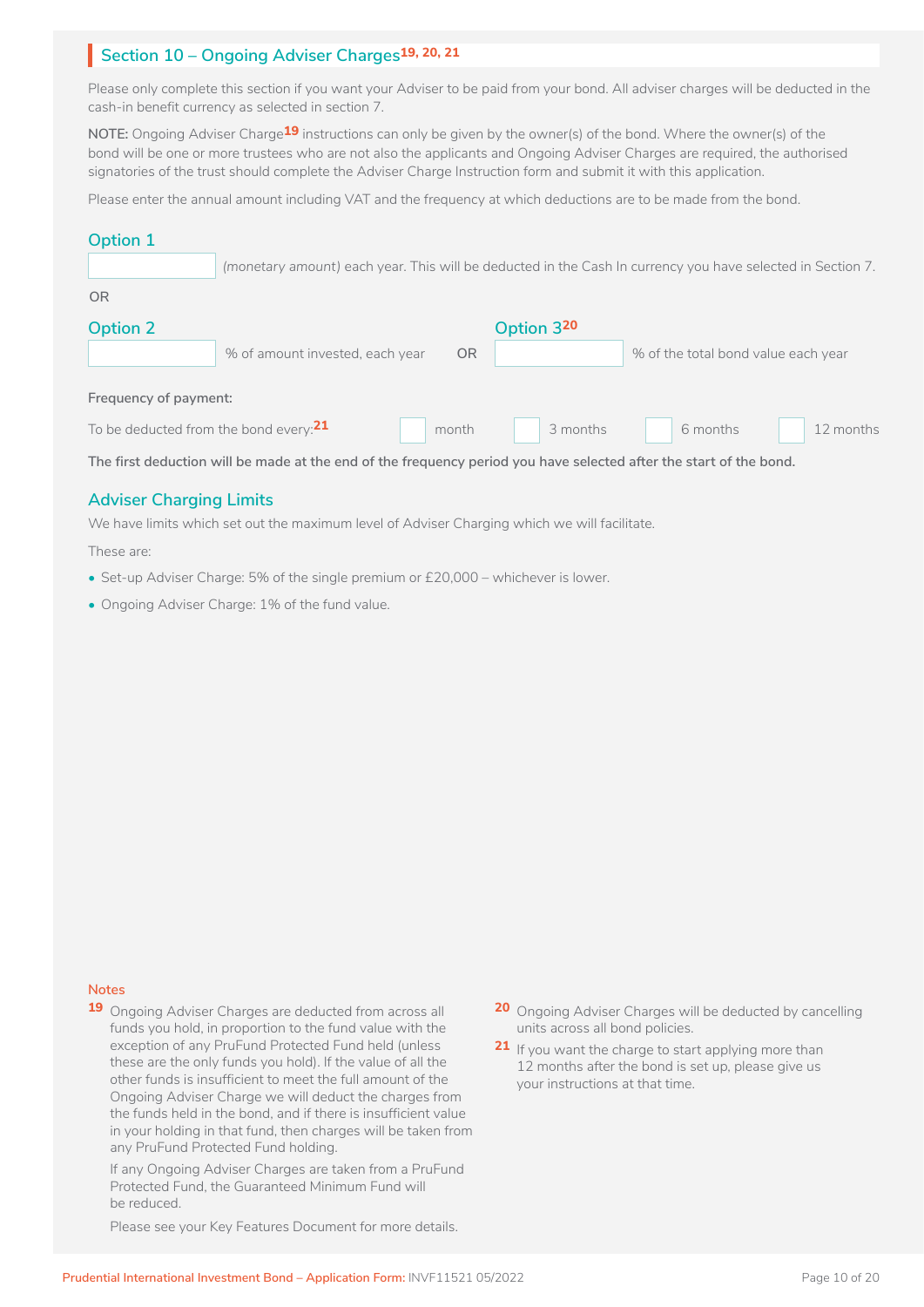| Section 11 – Person(s) to be covered by the bond                                                                            |
|-----------------------------------------------------------------------------------------------------------------------------|
| If you have selected the Capital Redemption Option you do not need to complete this section. Please go to Section 12.       |
| The bond can be used to cover the lives of up to 10 people $^{22}$                                                          |
| 1. Applicant(s) to be covered by the bond:<br>First (or only)<br>Applicant 2<br>Applicant 3<br>Applicant 4<br>(please tick) |
| If more than one person is to be covered by the bond, please state relationship between applicants:                         |
|                                                                                                                             |
| 2. If the death benefit is to be payable on first death please tick this box                                                |
| If not ticked, we will assume that the death benefit is to be payable on the death of the last surviving person.            |

 $\Box$ If only the applicant(s) is/are to be covered by the bond, **Please go to Section 12.** 

3. Person(s) to be covered by the Bond who are not Applicants**22**

If anyone is to be covered by the Bond in addition to or instead of the Applicants, please complete the rest of this section. Please note that naming a person as a Person to be covered by the Bond does not of itself give that person any financial right or interest in the Bond. If you are naming persons to be covered in addition to or instead of the applicant(s), please complete the relationship box.

### **Person to be covered by the bond (if applicable)**

| Surname |                                 | Forenames                 |        |      |
|---------|---------------------------------|---------------------------|--------|------|
| Mr      | Mrs Miss Ms<br>Other            | Sex                       | Female | Male |
|         | Date of birth $D D M M Y Y Y Y$ | Relationship to Applicant |        |      |

#### **Each person to be covered must be aged 3 months or over.**

Where more than one person is to be covered by the bond and the death benefit is to be payable

- on the first death, all lives to be covered must be under age 90, or
- on the last death, at least one person to be covered must be under age 90.

**Personal investment** – You can include your family as named lives assured. Please indicate the relationship of each life assured to you, for example, "husband", "wife", "son" or "daughter".

**Trust/Trustee investments** – Please indicate the status of each life assured in relation to the Trust, for example "Beneficiary", "Settlor" or "Trustee".

**Company investments** – Please indicate the status of each life assured in relation to the company, for example "Director", "Chairman", "Employee" or "Shareholder".

| Surname                   |                                                  | Surname                   |                                               |
|---------------------------|--------------------------------------------------|---------------------------|-----------------------------------------------|
| Forenames                 |                                                  | Forenames                 |                                               |
| Mr<br>Mrs                 | Miss<br>Ms<br>Other                              | Mrs<br>Mr                 | Miss<br>Other<br>Ms                           |
| Sex                       | Male<br>Female                                   | Sex                       | Female<br>Male                                |
| Date of birth             | I Y<br>D<br>Y I<br>$\Box$<br>M<br>Y<br>-Y I<br>M | Date of birth             | Y<br>$\Box$<br>$M$ $Y$<br>-Y I<br>Y<br>D<br>M |
| Relationship to Applicant |                                                  | Relationship to Applicant |                                               |
|                           |                                                  |                           |                                               |

Additional person(s) to be covered by the bond who are not applicants

## **Notes**

22 The bond can cover up to 10 persons. If necessary, please photocopy this page, complete and send in with this application.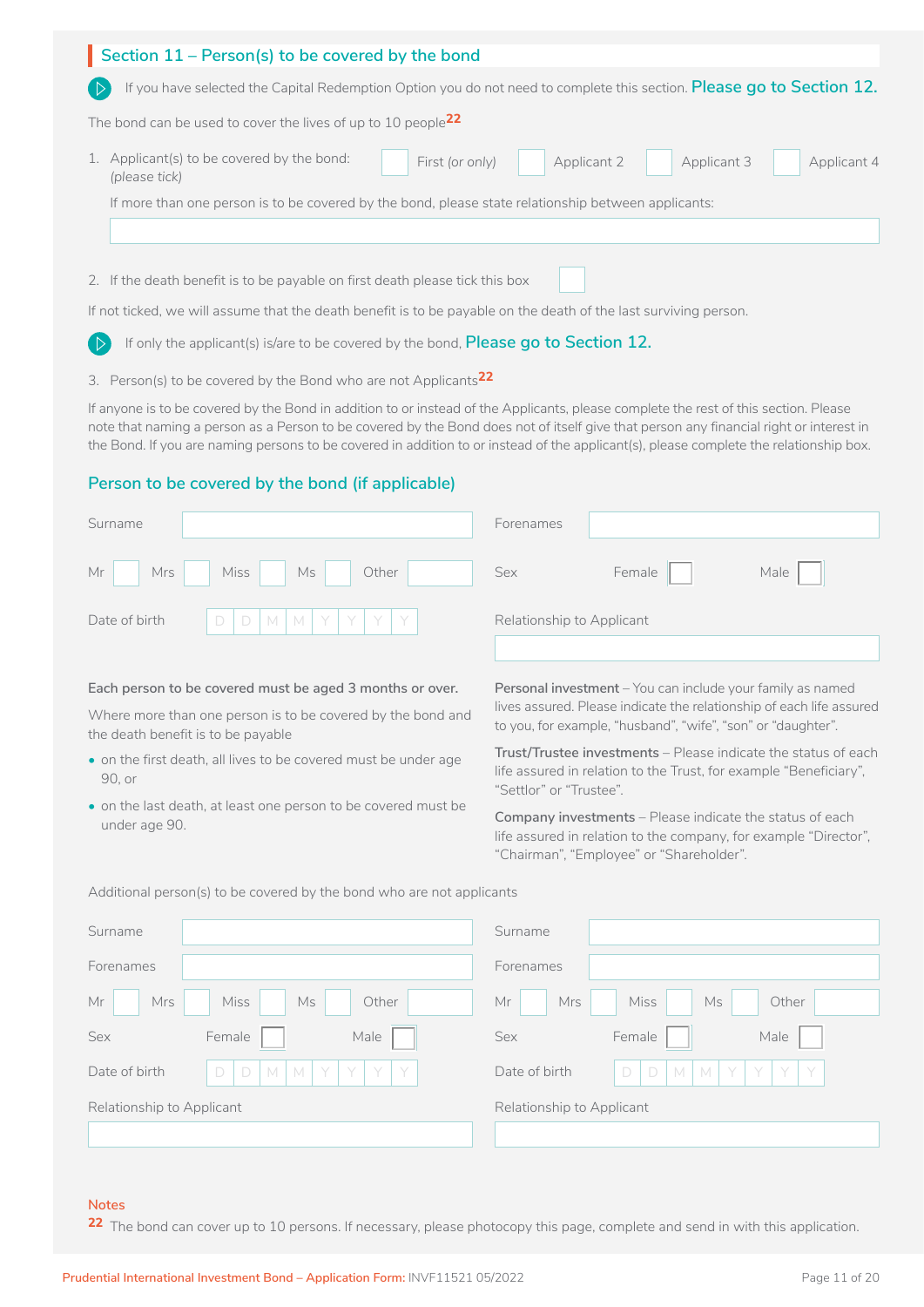## **Section 12 – Declaration**

## **1. Confirmation by each Applicant**

This Application should be read and the Declaration signed by the person(s) who is/are to own the bond.

You should read our Key Information Document and the relevant Investment Option Document(s), as these will provide you with important information regarding the key risks and benefits of the product(s) to help you make a decision.

For your own benefit and protection, before signing this form you need to read carefully the documentation provided. You need to read carefully any further documentation provided to you in the future. If there is anything you do not understand, please ask your Financial Adviser for further information.

You must be aged 18 or over to be the owner of the bond.

#### I confirm that:

- a) the information given in this Application Form and any schedule or other document relating to this application, including information given in this section regarding beneficial owner(s), is true and complete to the best of my knowledge and belief and where details of any beneficial owner has been given in Section 12, I agree to provide you with details in writing of any change of my personal information and the personal information of such beneficiary(ies) as soon as possible following such a change taking place, and I will provide you with the relevant documentation necessary to evidence the change.
- b) I have not concealed or omitted any material facts (and to the best of my knowledge and belief no other person involved in this application has concealed or omitted any material facts).
- c) I will notify you of any material facts I become aware of before the contract starts.
- d) I have read the warning regarding material facts in this section and I understand that failure to disclose a material fact may affect entitlement to benefits under the contract and could result in the contract being void.
- e) I understand that any additional premium made into the bond will be invested on the same basis as the initial premium unless otherwise stated and agreed with Prudential International.
- f) I understand that a sole applicant, or, if there is more than one applicant, any one of the applicants, has the right to cancel the contract within 30 days of receiving the cancellation notice and that any refund payable will be returned to the source account.
- g) I acknowledge and accept that for personal investments, Prudential International will take my declared country of tax residence as my residence for any obligatory tax reporting/ paying purposes.
- h) I acknowledge and accept that for Trust/Trustee investments, Prudential International will take the country of tax residence of the Trust as the residency of the Trust for any obligatory tax reporting/paying purposes.
- i) lacknowledge and accept that for company investments, Prudential International will take the country of tax residence as the company's country of residence for any obligatory tax reporting/paying purposes.
- j) I will notify Prudential International in writing if I change the country in which I reside or if the rights conferred by the contract come to be held subject to a Trust or are transferred to another individual or body, and I will provide Prudential International with the relevant documentation necessary to evidence the change.
- k) as a consequence of my investment and where applicable, I authorise and direct Prudential International to pay on my behalf all taxes, levies and other similar payments payable to the taxation and revenue authorities of my declared country of tax residence from the funds from which the bond derives its value, which I acknowledge will result in a corresponding reduction in the value of the bond. I confirm that I have sought taxation advice in the country in which I am resident unless I consider my personal knowledge is such that I do not have to do so.
- l) I understand that a copy of the terms and conditions, and the completed Application Form, are available on request.
- m) I understand calls may be monitored or recorded for quality, staff training, dispute resolution and/or security purposes.
- n) I acknowledge and accept that the validity, construction and performance of any contract entered into between Prudential International and myself shall be governed by English Law and that any dispute arising under or in connection with the contract shall be subject to the exclusive jurisdiction of the English Courts to which I hereby submit.
- o) If applicable, each person to be covered by the bond consents to this application (and/or the consent of a parent or guardian has been given for any person to be covered by the bond who is under 18 or otherwise lacks legal capacity).
- p) I confirm that I have read the Key Information Document and relevant Investment Option Document(s) for this product.

## **PRIVACY NOTICE**

## **2. Your personal information**

We, Prudential International Assurance Plc (PIA), take the privacy and protection of your personal information seriously. PIA will operate as the data controller in respect of the data we collect about you.

So we've set out below information about our processing of your personal information, what rights you have, and how you can get in touch if you want to know more.

When we say personal information, we mean information about you, such as your name, date of birth and contact details. We collect personal information from you that is necessary for us to either provide you with the product or service you've requested or to comply with statutory or contractual requirements. Unfortunately, if you don't provide all of the information we require this may mean we are unable to provide our products and services to you.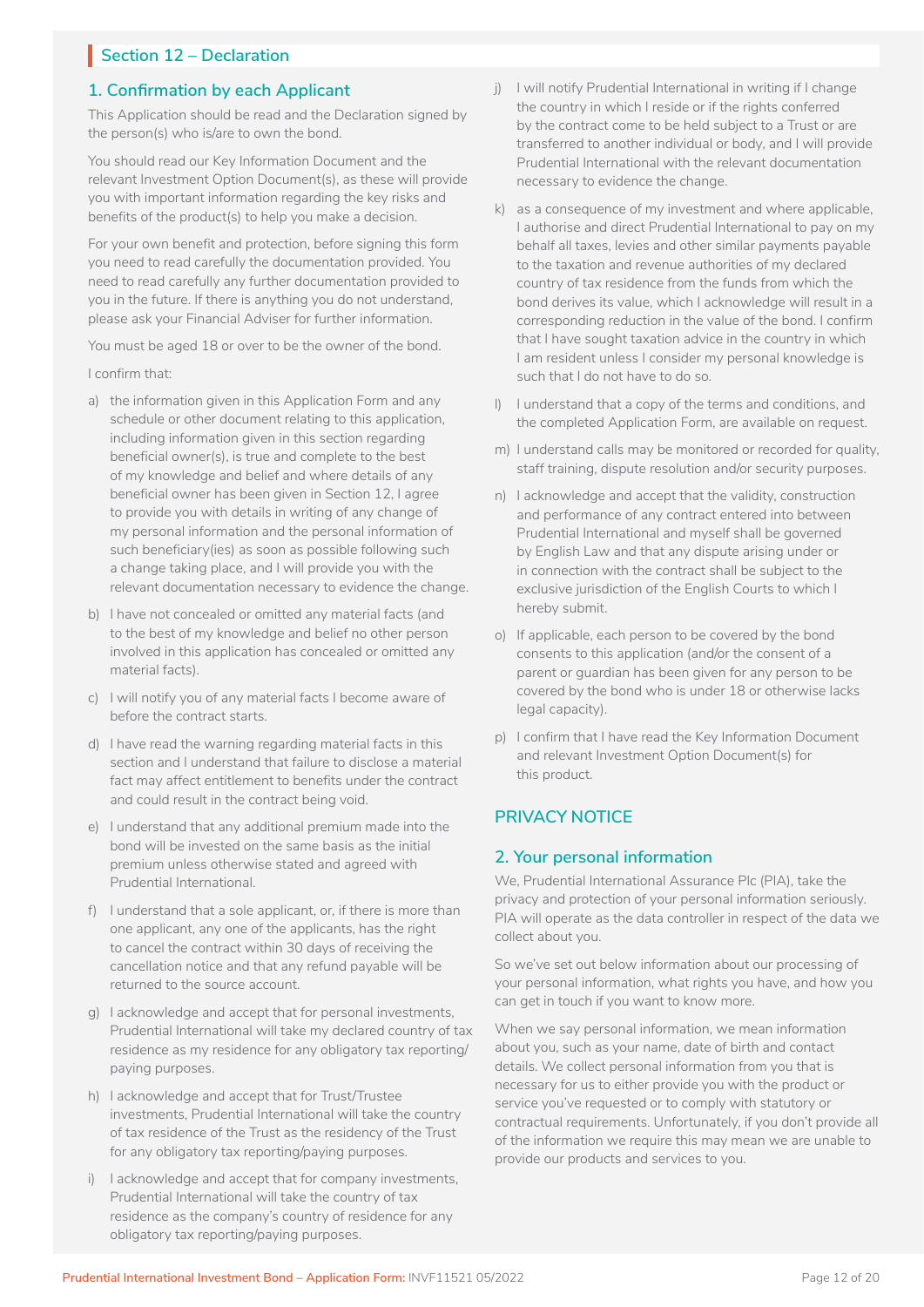## **Part A – How we use your personal information and why**

We, M&G plc\* and our Business Partners\*\*, will use the personal information you provide to us, together with other information, for the following purposes:

- the administration of our products and services, including to enable us to perform our obligations to you and to provide any relevant services as discussed with you prior to any purchase of a product or service;
- complying with any regulatory or other legal requirements;
- carrying out checks using agencies such as credit reference agencies, tracing companies, or publicly available information (See Part B for more);
- the provision of customer services like to reply to a question, or tell you that something's changing;
- automated decision-making or profiling (see Part C for more);
- keeping your information on record and carrying out other internal business administration.

Some of the purposes above are necessary to allow us to perform our contractual obligations to you and to enable us to comply with applicable laws and regulation. We may also rely on legitimate interests or other legal basis in using and sharing your personal information for the purposes described above to improve our products and services. This allows us to explore ways to develop our business and to gain insights into how our products and services are used.

In addition, we M&G plc and our Marketing Partners\*\*\*, may use the personal information you provide to us, together with other information, to send you direct marketing offers by electronic or non-electronic means including by post, where you have consented for us to do so. Please see Part G for further details.

**Who we share your personal information with and why**

We'll share your personal information within M&G plc and with our Business Partners, for any of the purposes set out in Part A. If you have a joint policy or investment, the other person may receive your personal information too. If appropriate, we may also pass on your personal information to financial crime prevention agencies, any legal, regulatory or government bodies.

As we, M&G plc, and some of our Business Partners are global companies, we might need to send your personal information to countries that have different data protection laws to the European Economic Area. These transfers will only be to countries in respect of which the European Commission has issued a data protection 'adequacy' decision, or to other countries, such as India or the United States of America, but only where appropriate safeguards have been put in place first. In more limited circumstances, we may also need to rely on a derogation under applicable privacy laws.

If you want to know more about the above safeguards – like our use of the European Commission's Model Clauses which govern the transfer of information outside of the European Economic Area – further information is available on request.

#### **We keep your personal information for a set amount of time**

Your personal information will be stored either for as long as you (or your joint policyholder) are our customer, or longer if required by law or as is otherwise necessary. It'll always be in line with our data retention policy.

### **Part B – Reference checks**

For certain products, we may use approved credit reference agencies, tracing companies, financial crime prevention agencies, or publicly available information, to help us to check your identity, as well as to prevent fraud and money laundering; this may include checks on your current or previous addresses. Results of these may be recorded for future reference.

These checks may also be carried out for a joint policy holder or person(s) that you provide personal information on. Should we ever lose contact with you, we may use these agencies to verify your address to help us get back in touch.

Any transfer of your personal information will always be done securely.

### **Part C – We may use your personal information to make automated decisions or profile you**

We, M&G plc, our Business Partners, and our Marketing Partners may use your personal information to make automated decisions affecting you or to conduct other profiling (for example, marketing profiling).

To the extent that we conduct such automated decision making activity, we'll provide you with further information at the appropriate time.

## **Part D – Use of your sensitive personal information**

For certain products or services, we'll need to process your sensitive personal information, such as information relating to health, genetics, biometric identifiers and sexual orientation. To the extent that we need your explicit consent to process this kind of personal information in the manner described in Parts A, B, and C, we will only process such data as provided by your consent.

#### **Part E – You're in control**

When it comes to how we use your personal information, you've got the right to:

- request a copy of your personal information for free (we may charge you for this if the request is manifestly unfounded or excessive). We shall respond as soon as reasonably possible and at the latest within 30 calendar days from the date of your request;
- in certain circumstances request that we move your personal information to another organisation if you want us to;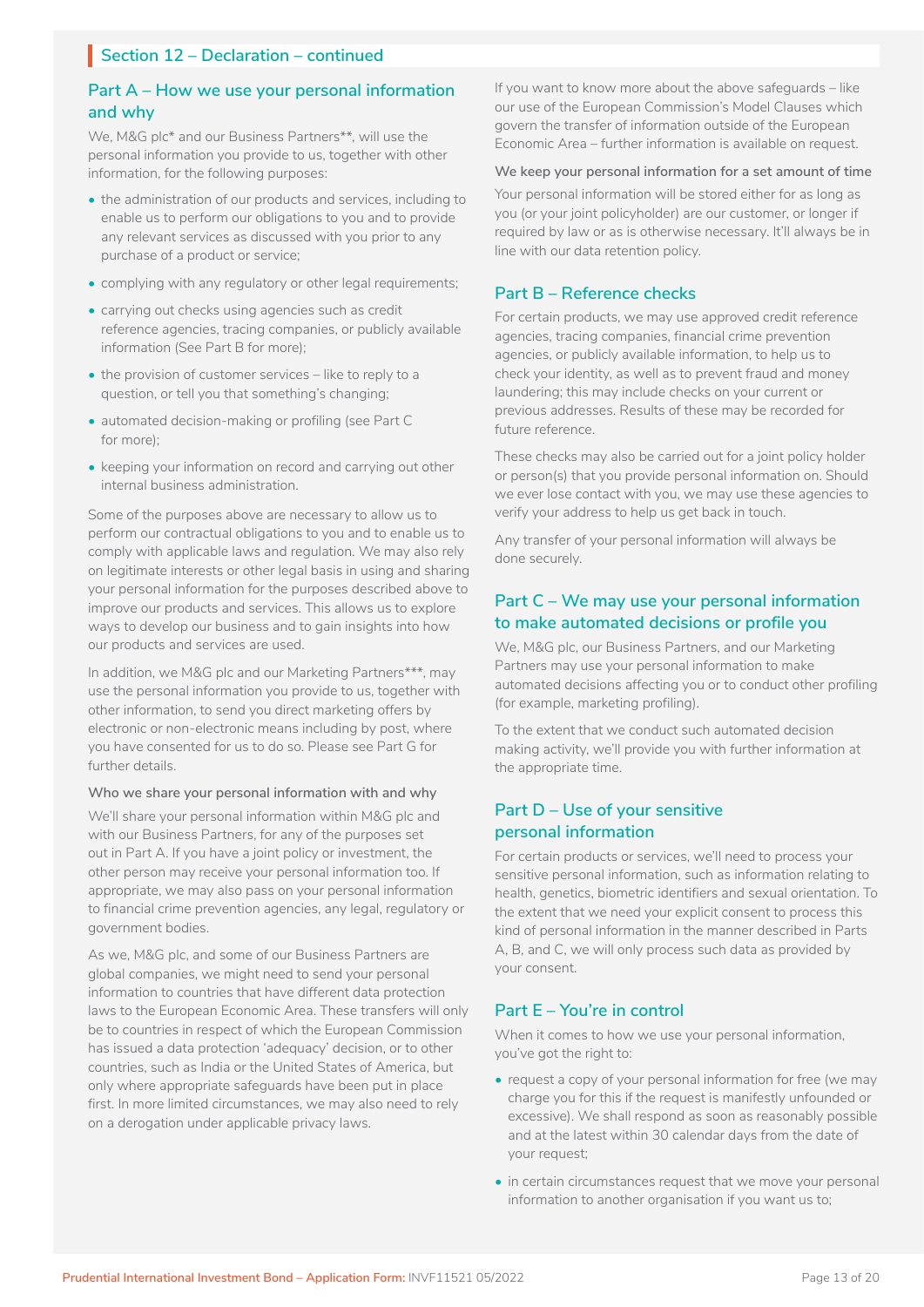- request that we correct anything that's wrong, or complete any incomplete personal information;
- ask us to delete your personal information if it is no longer needed for the purposes set out in Part A or if there is no other legal basis for the processing;
- limit how we use your personal information or withdraw your consents you have given for the processing of your personal information (including consents to automated decision making);
- complain to a data protection authority or another independent regulator about how we're using it;
- object to us using your personal information for direct marketing (including related profiling) or other processing based on legitimate interests.

If you want to do any of these things, or would like an explanation as regards these rights, we've explained how you can get in touch in the '**Contact Us**' section.

If you do need to speak to us, it'll be useful to have to hand that the data controller of your personal information is PIA. PIA has also appointed a Data Protection Officer who can be reached at the details shown in the '**Contact Us**' section of this document.

We may monitor or record calls or any other communication we have with you. This will be for training, for security, or to help us check for quality.

### **Part F – Acting on someone else's behalf?**

If you give us personal information about another person (or persons), we'll take that to mean they have appointed and authorised you to act on their behalf. This includes providing consent to:

- our processing of their personal information and sensitive personal information (as we've explained in Parts A, B, C, and D above);
- you getting any data privacy notices on their behalf.

If for any reason you are concerned as to whether you are permitted to provide us with the other person's information, please contact us on the phone number provided in the '**Contact Us**' section before sending us anything.

### **Part G – Direct marketing**

From time to time, we, M&G plc, our Business Partners and our Marketing Partners may like to contact you by electronic or non-electronic means with details about products, services and any special offers. Please note that any consent you give will not apply to M&G Investments Group and Prudential UK as they operate their own customer databases.

And if you change your mind, and/or you would like to optout of receiving direct marketing, it's easy to let us know. Just contact us at the details noted in the '**Contact Us**' section.

## **Contact Us**

If you want to exercise your rights in Part E or if you require any other information about any other part of this notice, you can contact us in a number of different ways.

| Write to us at: | Data Protection Officer  |
|-----------------|--------------------------|
|                 | Prudential International |
|                 | Montague House           |
|                 | Adelaide Road            |
|                 | Dublin 2                 |

Call us on: +353 1 476 5000

- M&G plc means any connected companies of PIA (including The Prudential Assurance Company Limited, Prudential Distribution Limited, Prudential Life Time Mortgages Limited, Prudential Pensions Limited, and M&G Wealth Advice Limited, PGDS (UK ONE) Limited, M&G Global Services Private Limited, M&G Investments Group and Prudential Corporate Pensions Trustee Limited).
- Business Partners means our service providers, accountants, auditors, IT service and platform providers, intermediaries, reinsurers, retrocessionaires, investment managers, agents, pension trustees (and other stakeholders), scheme advisors, introducers, selected third party financial and insurance product providers and our legal advisers.
- \*\*\* Marketing Partners means our service providers, intermediaries, pension trustees (and other stakeholders), scheme advisors, introducers and selected third party financial and insurance product providers.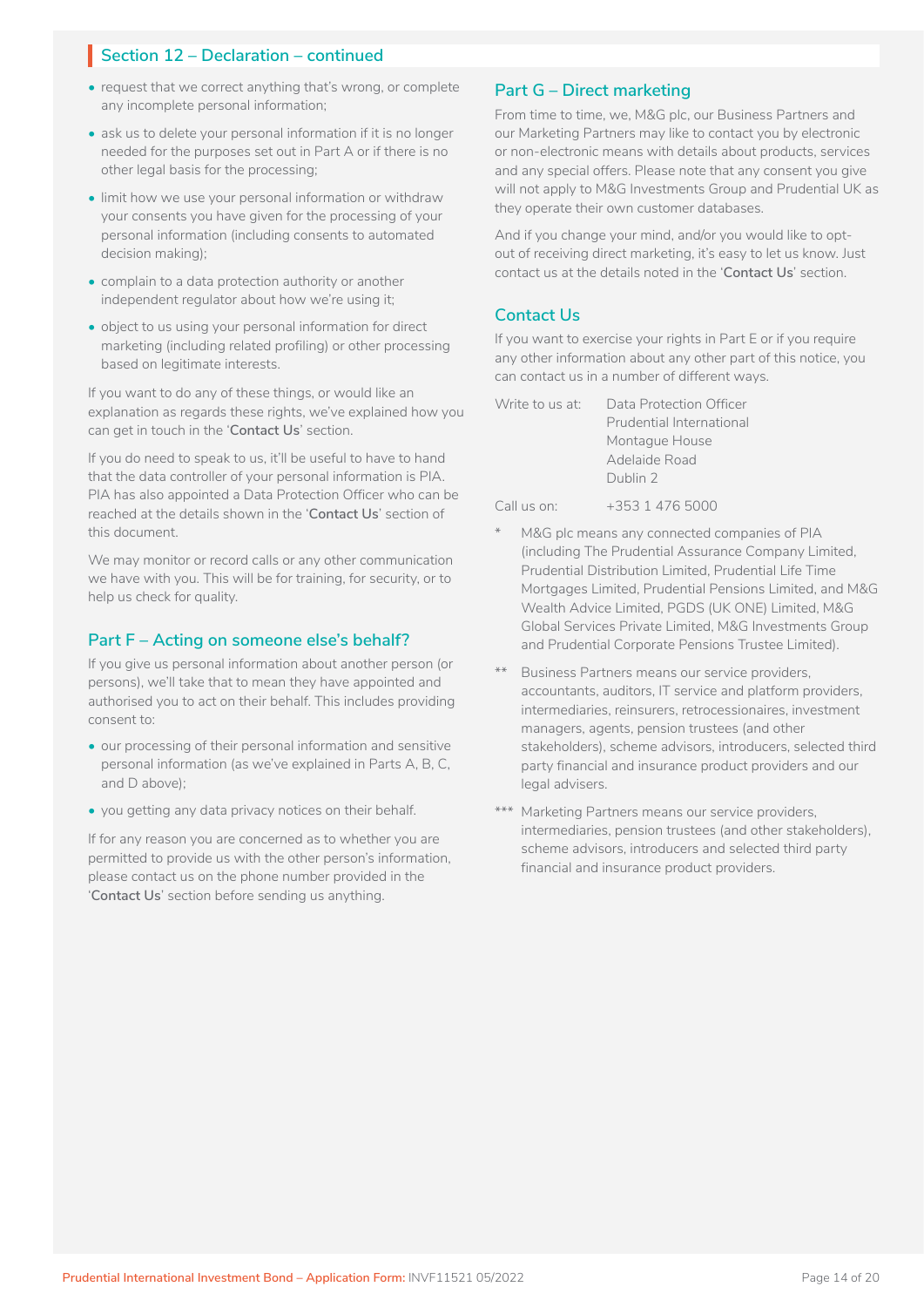## **3. Adviser Charges Declaration**

I authorise Prudential International to act upon my instructions regarding the facilitation of Adviser Charges (the "Adviser Charge Instruction") whether specified here now or elsewhere at any time in future. I also understand that Prudential International shall not be required to carry out such instructions (including any permitted by my adviser firm) where they conflict with any applicable law or regulation and/or where they are inconsistent with Prudential International's Adviser Charge administration capability.

I understand that where there is a difference between the Adviser Charge Instruction and the Adviser Charges agreed with my adviser firm, Prudential International will only facilitate payment in accordance with my Adviser Charge Instruction.

I confirm that the Adviser Charge specified in my Adviser Charge Instruction is inclusive of any VAT at the prevailing rate from time to time.

I understand that if the level of VAT applicable within the Adviser Charge changes (including where previously VAT free Adviser Charges become subject to VAT) Prudential International will only alter my Adviser Charge following a new Adviser Charge Instruction or instruction from my adviser firm which sets out the new level of charges to be deducted.

I understand that, with the exception of changes in the level of VAT, the Adviser Charge may not be increased without my explicit authority.

I agree that the Adviser Charge may be reduced or stopped by Prudential International or my adviser firm without my explicit authority.

I agree that where my adviser firm arranges for the services I have agreed with them to be provided by another adviser firm, I authorise Prudential International to amend my Adviser Charge Instructions to pay the Adviser Charges at the existing agreed level to the new adviser firm, except where they conflict with any applicable law, regulation and/or HMRC practice and/or where they are inconsistent with Prudential's Adviser Charge administration capability.

I confirm that I have discussed with my Financial Adviser the tax implications of having my Adviser Charge deducted from the contract and acknowledge that deduction of the Adviser Charge may trigger a tax liability. (Whether tax is triggered as a result of the Adviser Charge will depend on the type of Prudential International contract and how you have agreed with your adviser to structure payment of the Adviser Charge. Your adviser (or another independent tax adviser) should provide you with this advice).

## **4. Declaration of residence outside Ireland**

Each Applicant must read the residency definitions below and then complete this declaration.

## **Definition of Residence**

### **Residence definition – company**

Generally a company that is incorporated in Ireland will be regarded as resident for tax purposes in Ireland. Incorporation in Ireland does not result in a company being tax resident in Ireland if the company is regarded as resident in a territory other than Ireland and not resident in Ireland for the purposes of a tax treaty. In such a case, the tax treaty provisions override the general rule.

A company that is incorporated in a foreign jurisdiction and is centrally managed and controlled in Ireland will be resident in Ireland for tax purposes.

It should be noted that the determination of a company's residence for tax purposes can be complex in certain cases and professional tax advice should be taken if necessary.

#### **Residence definition – individual**

An individual will be regarded as being resident in Ireland for a tax year if s/he either:

- spends 183 days or more in the State in that tax year, or
- has a combined presence of 280 days in the State, taking into account the number of days spent in the State in that tax year together with the number of days spent in the State in the preceding year.

Presence in a tax year by an individual of not more than 30 days in the State will not be reckoned for the purpose of applying the two-year test. Presence in the State for a day means the personal presence of an individual at any time during that day for tax year 2009 onwards.

#### **Ordinary residence definition – individual**

The term "ordinary residence" as distinct from "residence" relates to a person's normal pattern of life and denotes residence in a place with some degree of continuity. An individual who has been resident in the State for three consecutive tax years becomes ordinarily resident with effect from the commencement of the fourth tax year.

An individual who has been ordinarily resident in the State ceases to be ordinarily resident at the end of the third consecutive tax year in which s/he is not resident. Thus, an individual who is resident and ordinarily resident in the State in 2020 and departs from the State in that year will remain ordinarily resident up to the end of the tax year 2023.

Please note that the declaration below regarding nonresidence in Ireland must be completed before we can make payments. Important Irish "Exit" Tax may be applied to the bond (for example on payments from the bond) if this declaration is not completed. Policyholders and trustees resident outside Ireland are required by the Irish Revenue Commissioners to make the following declaration, which is in a format authorised by them, in order to receive payments without deduction of Irish tax.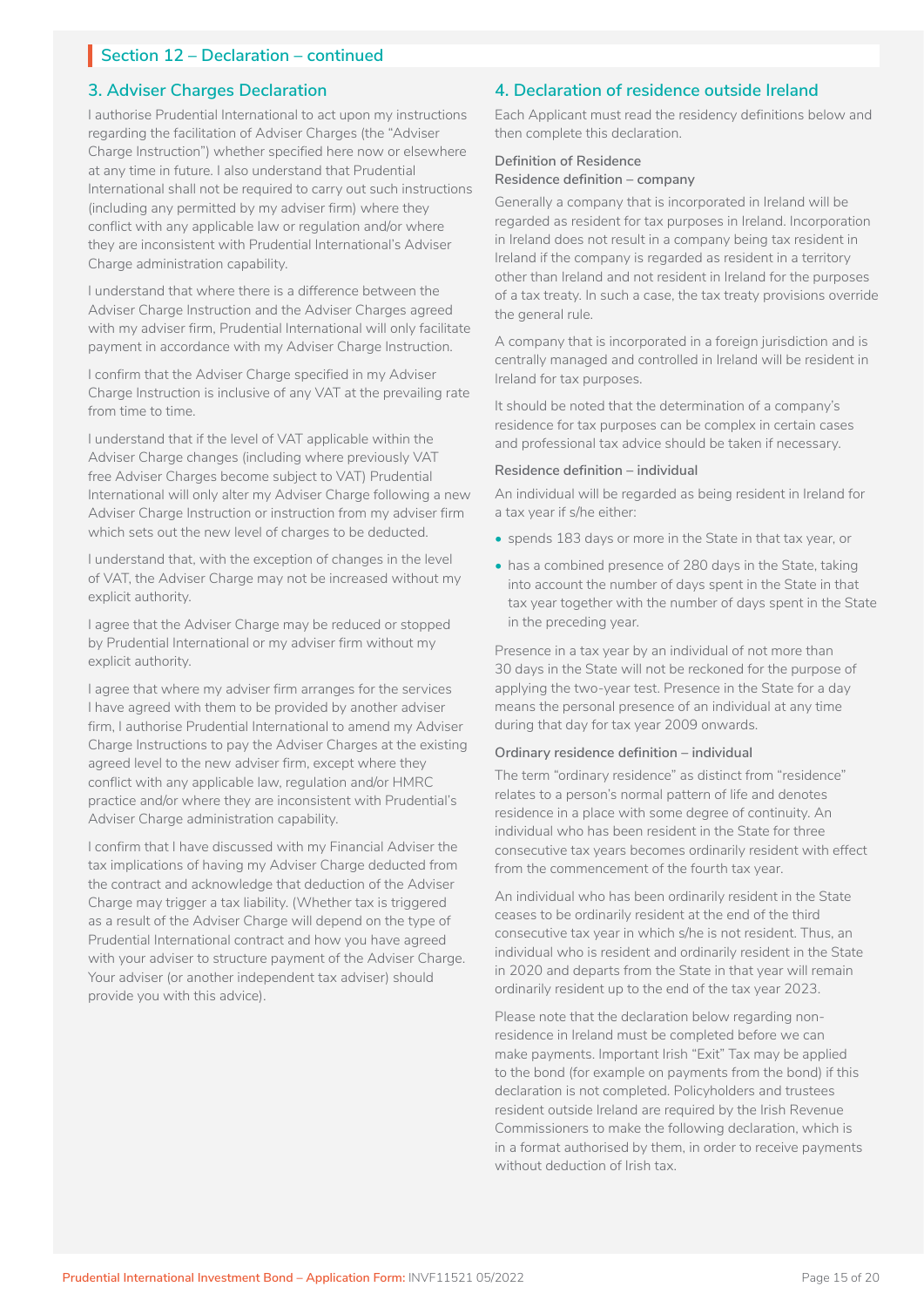I/We\* declare that (\*Delete as appropriate)

- I/We\* have read the explanation of the terms detailed in the "residence definitions" above.
- I am/We are/The Company is\* the policyholder in respect of which this declaration is being made.
- I am/We are/The Company is\* not resident or ordinarily resident in Ireland.

If you are making this declaration whilst in the process of setting up your policy, setting up a series of regular withdrawals or making a first partial encashment:

• I/We/The Company\* hereby undertake(s) to inform Prudential International in writing of any change in my/ our/the Company's\* country of residence during the life of the policy, and will provide the relevant documentation necessary to evidence the change.

### **5. Adviser Charges – Financial Adviser Details**

If you have asked us to pay any Adviser Charges, including any Set-up Adviser Charges (in Section 5) and/or Ongoing Adviser Charges (in Section 10), to your Financial Adviser on your behalf, please give the name and address of the adviser to whom these charges should be paid:

| Postcode |
|----------|
|          |

### **Warning – material facts**

A material fact is any fact which might influence the assessment and acceptance of your application. A material fact may affect our decision on whether your Application is acceptable and whether the contract should be subject to any special terms. Failure to disclose a material fact may affect entitlement to benefits under the contract and could result in the contract being void. The obligation to disclose a material fact applies to any material fact you are aware of when you submit the Application. It also applies to any material fact you become aware of after you submit the Application but before the contract starts. If you are in any doubt whether certain facts are material, these facts should be included. I undertake to notify you of any changes to material facts, including any changes in respect of the beneficial owners in respect of the contract as and when such changes occur.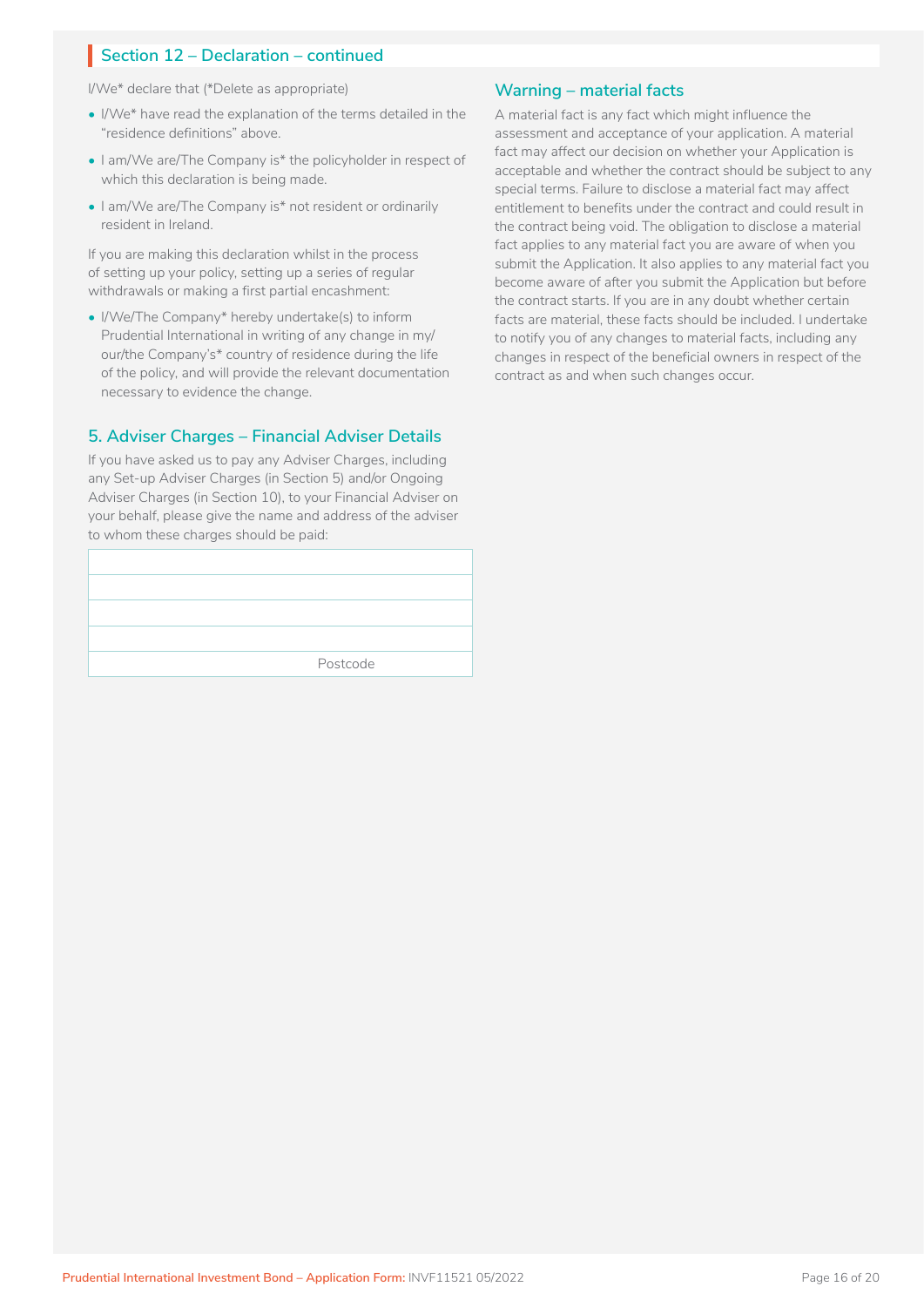## **Beneficial owner details23, 24, 25**

Please list ALL individuals who are Beneficial Owners in respect of the asset. See below for the definition of whose details should be provided.**25** Failure to provide all requirements will result in a delay in your application being processed.

**Please note, we do not require information on beneficial owners where the Applicant is (a) a regulated or tax-approved pension or retirement benefit scheme; or (b) a regulated credit or financial institution, listed company, or public body.**

## **First or only beneficial owner**

### **Second beneficial owner (if applicable)**

| Surname                                                                                       | Surname                                                                                       |
|-----------------------------------------------------------------------------------------------|-----------------------------------------------------------------------------------------------|
|                                                                                               |                                                                                               |
| Full forenames                                                                                | Full forenames                                                                                |
|                                                                                               |                                                                                               |
| Ms<br>Mr<br>Mrs<br><b>Miss</b><br>Other                                                       | Mr<br>Mrs<br>Miss<br>Other<br>Ms                                                              |
| Address                                                                                       | Address                                                                                       |
|                                                                                               |                                                                                               |
|                                                                                               |                                                                                               |
| Postcode                                                                                      | Postcode                                                                                      |
| Date of birth<br>$\Box$<br>D<br>Y<br>Y<br>M<br>M<br>Y<br>Y                                    | Date of birth<br>D<br>D<br>Y<br>Y<br>M<br>M<br>Y<br>Y                                         |
| Holding % (whole % only)<br>$\%$                                                              | Holding % (whole % only)<br>$\%$                                                              |
| Capacity (Settlor, Trustee, Protector, Beneficiary,<br>Shareholder, Other Controlling Person) | Capacity (Settlor, Trustee, Protector, Beneficiary,<br>Shareholder, Other Controlling Person) |

### **Notes**

- **23** Prudential International Assurance plc needs this information so that we can meet our legal and regulatory obligations. We are required to identify and verify those persons or entities that are beneficial owners of an applicant. A beneficial owner is a person or entity that has an interest in the bond or that will receive a benefit arising from payout of the bond. Please refer to the "AML Requirements – Guide to New Business, Top-ups and Payments Out" (IPBB10303) for full AML requirements for all customer types.
- **24** If there are more than two beneficial owners, please photocopy this page, complete and return with the application.
- **25** Please provide details as follows:

#### **Corporate Entities and LLPs**

- Each individual who has an interest in the entity of 25% or more, and/or who exercises control over the management of the entity;
- if no such parties are identified, the beneficial owners are the individuals holding the position of senior management of the entity (at least 2 must be verified).

#### **Partnerships**

• any partner with an interest of 25% or more in the capital or profits of the partnership, or a party that exercises control over the management of the partnership, or on whose behalf transactions are conducted.

#### **Non-corporate trusts**

- Each individual named beneficiary of the trust entitled to an interest in the trust assets
- Settlors of the trust individuals who have acted as Settlor in the creation of the trust
- Protector of the Trust
- any individual who has control over the trust e.g. the trustees. If details of the trustees are already given in this Application, they do not need to be provided again here.

#### **Corporate trusts (including QROPS providers unless the QROPS is regulated)**

- Each individual named beneficiary of the trust entitled to an interest in the trust assets
- Where the beneficiary is not an individual, i.e. it is a corporate body, any individual who controls that corporate body and/or has an interest in it of 25% or more will be the beneficial owner(s) with regard to the interest entitlement of that corporate body in the trust
- Settlors of the trust individuals who have acted as Settlor in the creation of the trust
- Where the Settlor is not an individual, i.e. it is a corporate body, any individual who controls that corporate body and/or has an interest in it of 25% or more will be the beneficial owner(s) with regard to the interest entitlement of that corporate body in the trust
- Protector of the trust
- any individual who has control over the trust e.g. the trustees. If details of the trustees are already given in this Application they do not need to be provided again here.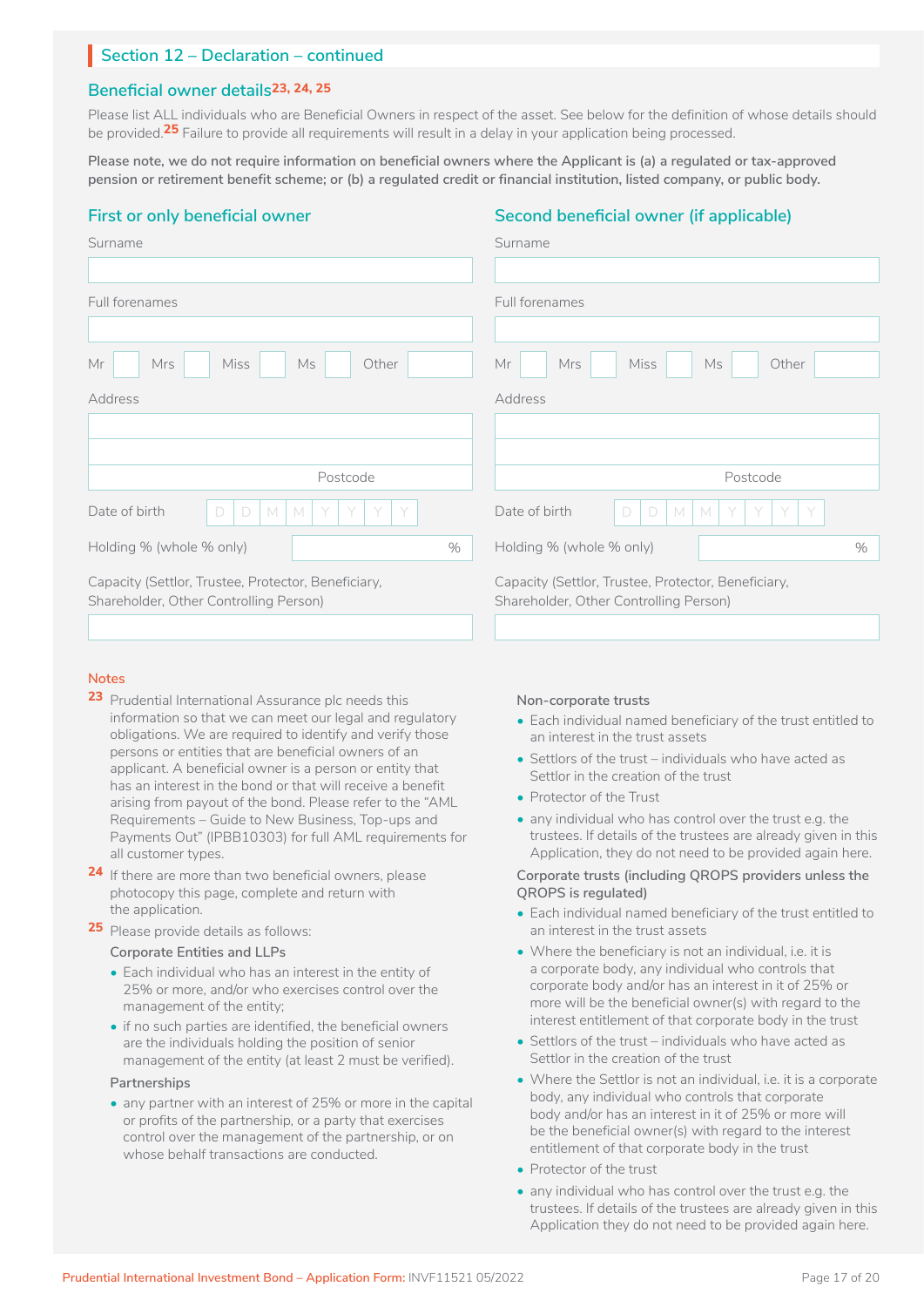#### **Application – by the applicant(s)**

Please issue the bond on the basis specified in this application form.

It is our normal procedure to issue policy documents direct to the policyholder. If you would prefer us to issue these to your Financial Adviser, please tick the box below.

Please issue policy documents to my/our Financial Adviser

**Name of Trust/Company Applicant (if applicable)**

## **First (or only) Applicant**

## **Further Applicant – if applicable26**

| Full name (Trustee/Authorised signatory)                                                          | Full name (Trustee/Authorised signatory)                                                          |
|---------------------------------------------------------------------------------------------------|---------------------------------------------------------------------------------------------------|
| Principal place of residence/address of policyholder(s)/<br>registered office address of company: | Principal place of residence/address of policyholder(s)/<br>registered office address of company: |
| Postcode                                                                                          | Postcode                                                                                          |
| Date of this declaration:<br>$\Box$<br>M<br>M<br>D                                                | Date of this declaration:<br>D<br>D<br>M<br>M                                                     |
| Signature(s) of policyholder(s) or authorised signatory:                                          | Signature(s) of policyholder(s) or authorised signatory:                                          |

This form can be signed by up to 4 applicants. If required please photocopy this page and complete and return with the application.

This form may be subject to inspection by the Irish Revenue Commissioners. It is an offence under Irish Law to make a false declaration.

This declaration must be signed by policyholders and trustees who are neither resident nor ordinarily resident in Ireland or by personal representatives signing on behalf of deceased persons. Where the policyholder is a company, the declaration must be signed by the company secretary or such other authorised officer. It may also be signed by a person who holds power of attorney from the policyholder. A copy of the power of attorney should be enclosed with this declaration together with the required documentation to evidence identity and address of the appointed attorney.

#### **Notes**

26 If there are more than two applicants, trustee applicants or authorised company officers completing this application, please photocopy this Declaration, complete and send in with this Application.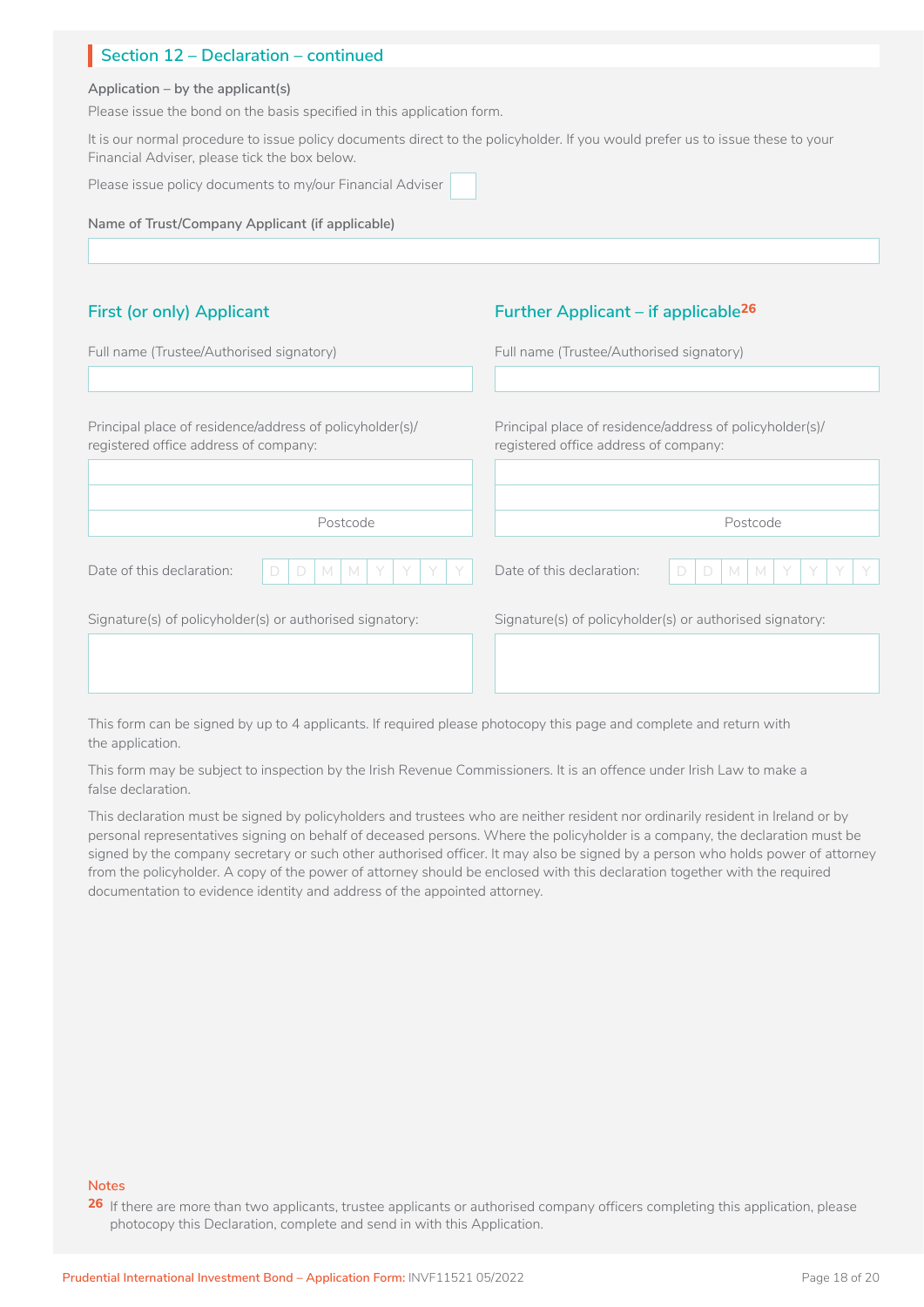## **To be completed by your Financial Adviser** I

Please complete the following and ensure that all necessary documentation accompanies this application form. Failure to provide all relevant information will result in a delay to the application being processed. Please note that interest will not be credited to payments received prior to the receipt of all documentation requirements.

Please tick the appropriate box below to show if there are any trust arrangements for the bond.

| (i) At issue trust          | your client wants us to issue the bond under trust (If your client is applying for the Bond<br>under Section 1 and wishes to make a gift into trust with the trust coming into existence<br>at the moment the Bond is issued.) |
|-----------------------------|--------------------------------------------------------------------------------------------------------------------------------------------------------------------------------------------------------------------------------|
| (ii) After issue trust      | if your client intends to put the bond in trust after issue                                                                                                                                                                    |
| (iii) No trust arrangements | if the bond is not going to be in a trust                                                                                                                                                                                      |

I/We certify that to the best of my/our knowledge the intended beneficiaries of an Absolute trust/nominee company are not resident in a country on Prudential International's prohibited list (as published by Prudential International).

### **Financial Adviser checklist**

I enclose AML documentation including personal identification**27** and address verification for all Applicant(s)/Trustees/ Beneficial Owners\*.

For personal Investments the applicants have fully completed the Tax Residency questions.

The details of the beneficial owners of the Applicant have been provided in Section 12 of this application form.

For corporate and non corporate trusts, SIPP's, QROPS, and company applications the Tax Residency Self-Certification Form – INVF11804 has been completed and submitted with this application.

If paying by cheque, please make cheque payable to Prudential International.

If paying by telegraphic transfer, I enclose the copy of the telegraphic transfer form. (The original should be sent to the client's bank).

Trust declaration (if the bond is to be under Trust at issue).

If Regular Withdrawals are required I enclose verification of the clients Bank Account.

If a company application, include the current list of Authorised Signatories dated within 12 months, stating position in company, and a specimen signature for each person listed.

\* Please delete as applicable

### **Notes**

**27** For further information please refer to our "AML Requirements – Guide to New Business, Top-ups and Payments Out" (IPBB10303) for full AML requirements for all customer types.

 $\Box$ 

n

□

□

n

LJ

n

□

□

□